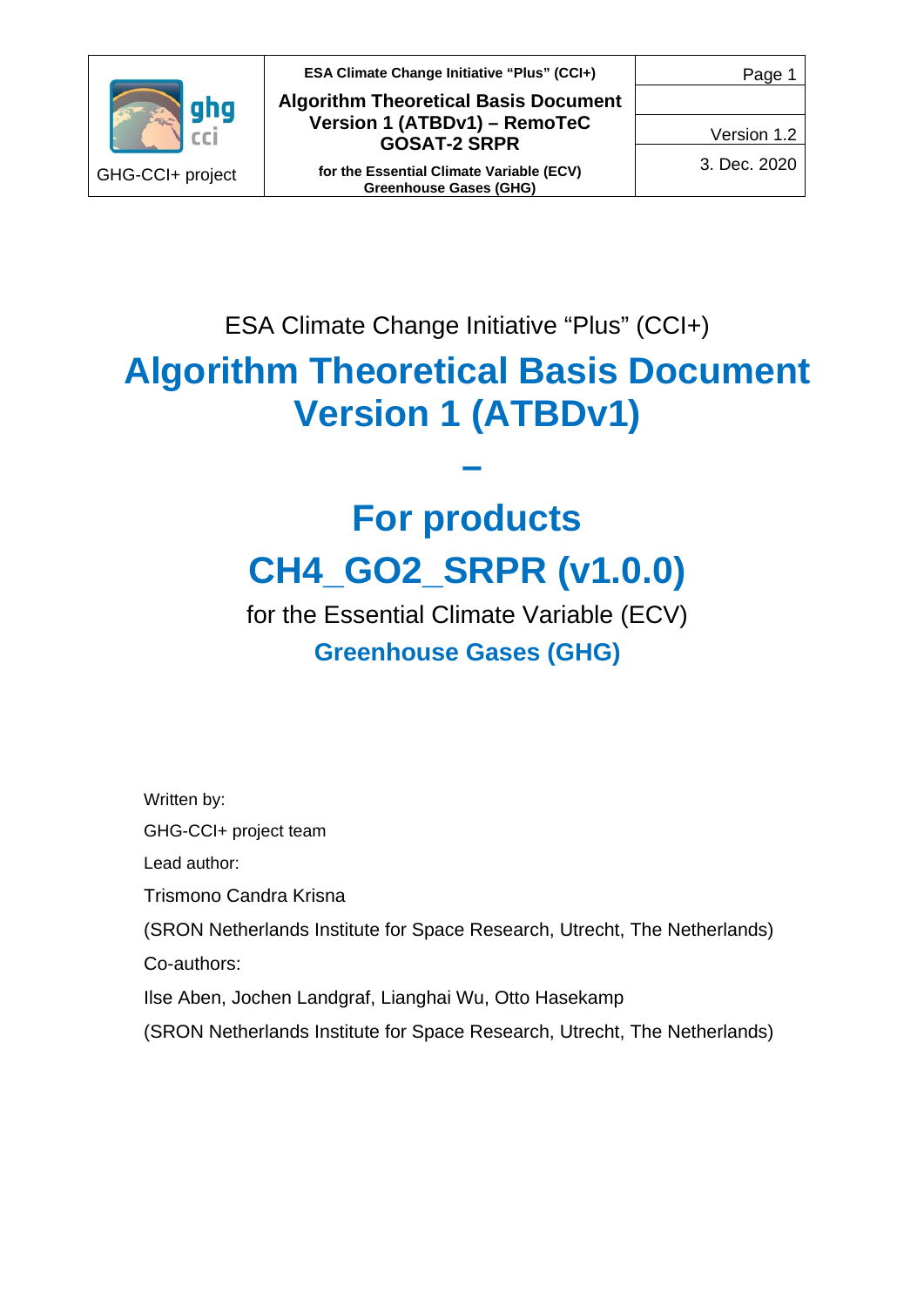

#### **ESA Climate Change Initiative "Plus" (CCI+)**

#### **Algorithm Theoretical Basis Document Version 1 (ATBDv1) – RemoTeC GOSAT-2 SRPR**

**for the Essential Climate Variable (ECV) Greenhouse Gases (GHG)**

Page 2

Version 1.2

3. Dec. 2020

# **Change log**

| <b>Version Nr.</b> | <b>Date</b>   | <b>Status</b> | Reason for change                                                                                                        |
|--------------------|---------------|---------------|--------------------------------------------------------------------------------------------------------------------------|
| Version 1 draft    | 24. Feb. 2020 | Draft         | New document                                                                                                             |
| Version 1          | 1. Dec. 2020  | As submitted  | Update after ESA review:<br>Definition of SRPR<br>Update equation and figure<br>numbers<br>Remove typos                  |
| Version 1.1        | 3. Dec. 2020  | As submitted  | Add list of acronyms and<br>۰<br>abbreviations<br>Correct terms<br>Change LMD inversion to CO <sub>2</sub><br>correction |
| Version 1.2        | 3. Dec. 2020  | Approved      | Minor editorial changes                                                                                                  |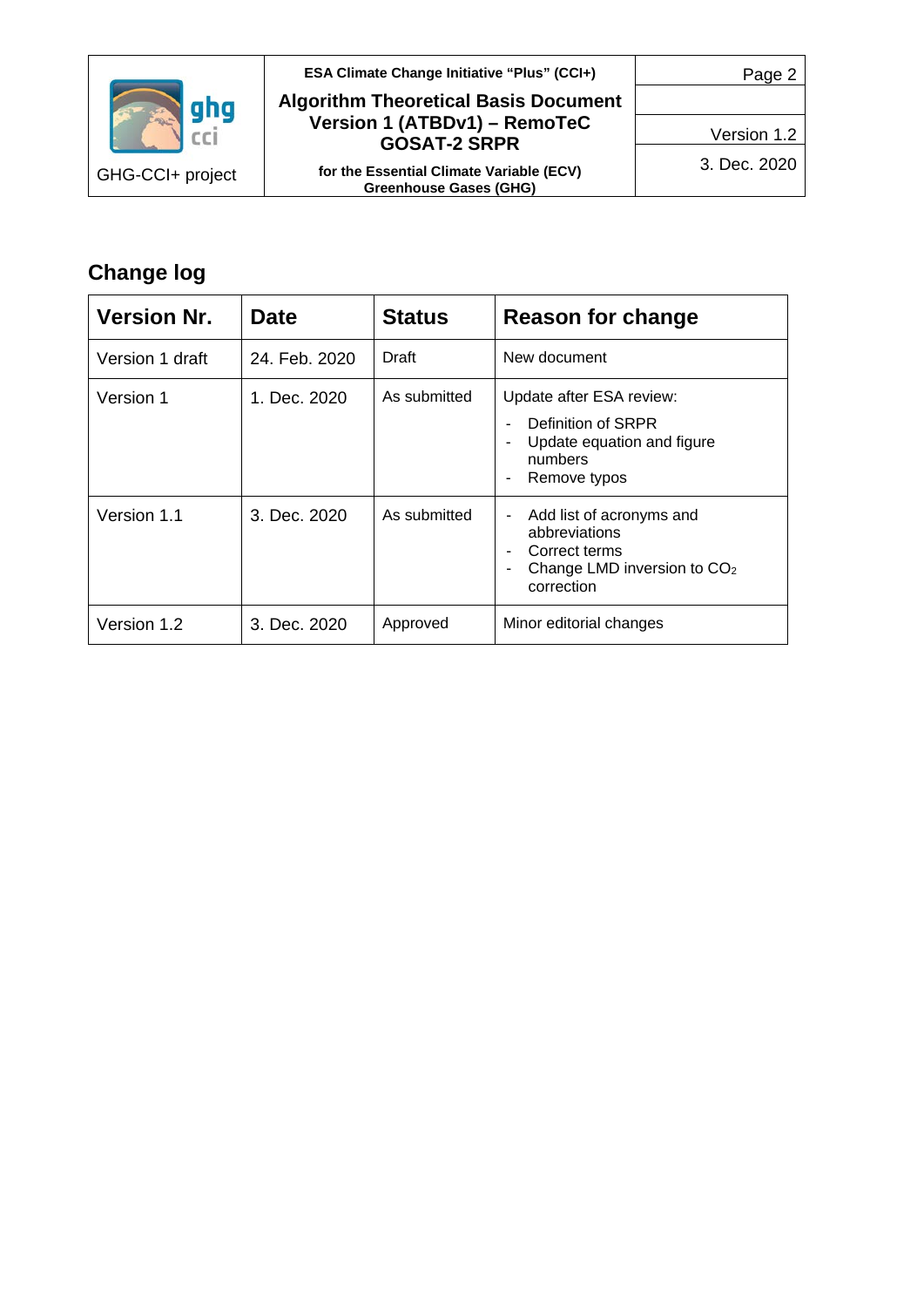|                  | <b>ESA Climate Change Initiative "Plus" (CCI+)</b>                        |              |
|------------------|---------------------------------------------------------------------------|--------------|
|                  | <b>Algorithm Theoretical Basis Document</b>                               |              |
|                  | Version 1 (ATBDv1) - RemoTeC<br><b>GOSAT-2 SRPR</b>                       | Version 1.2  |
| GHG-CCI+ project | for the Essential Climate Variable (ECV)<br><b>Greenhouse Gases (GHG)</b> | 3. Dec. 2020 |

# **Table of Contents**

| 1              |  |
|----------------|--|
| 1.1            |  |
| $\overline{2}$ |  |
| 2.1            |  |
| 2.1.1          |  |
| 2.2            |  |
| 2.2.1          |  |
| 2.2.2          |  |
| 2.2.3          |  |
| 2.2.4          |  |
| 2.2.5          |  |
| 2.3            |  |
| 3              |  |
| 3.1            |  |
| 3.2            |  |
| 3.2.1          |  |
| 3.2.2          |  |
| 3.3            |  |
| 3.4            |  |
| 3.4.1          |  |
| 3.5            |  |
| 4              |  |
|                |  |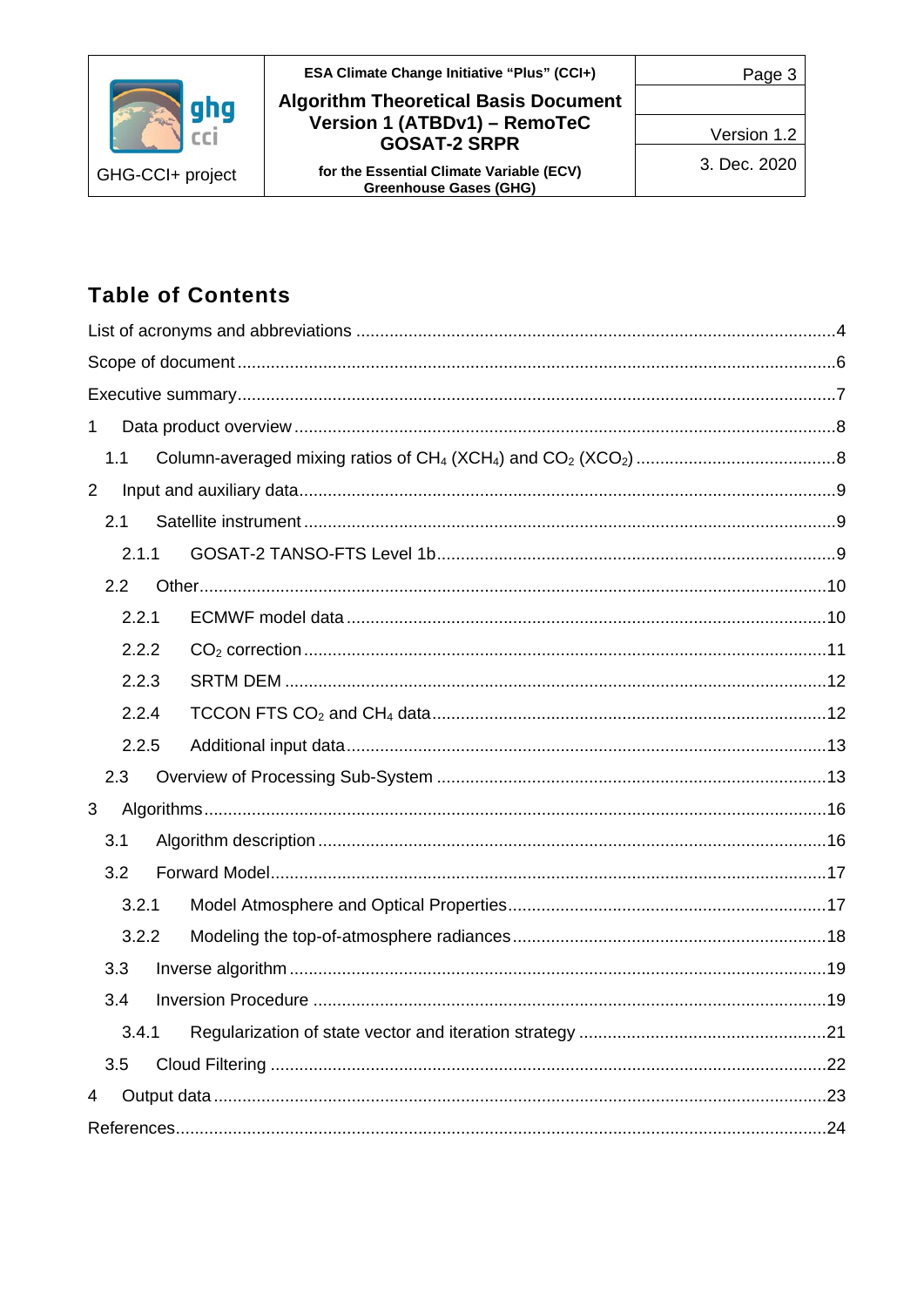



## **ESA Climate Change Initiative "Plus" (CCI+) Algorithm Theoretical Basis Document Version 1 (ATBDv1) – RemoTeC GOSAT-2 SRPR**

**for the Essential Climate Variable (ECV) Greenhouse Gases (GHG)**

Version 1.2

3. Dec. 2020

# <span id="page-3-0"></span>**List of acronyms and abbreviations**

| <b>Acronym</b>   | <b>Definition</b>                                                       |
|------------------|-------------------------------------------------------------------------|
| <b>AOT</b>       | <b>Aerosol Optical Thickness</b>                                        |
| <b>ATBD</b>      | <b>Algorithm Theoretical Basis Document</b>                             |
| <b>CAMS</b>      | <b>Copernicus Atmosphere Monitoring Service</b>                         |
| C <sub>3</sub> S | <b>Copernicus Climate Change Service</b>                                |
| CCI+             | <b>Climate Change Initiative Plus</b>                                   |
| CH <sub>4</sub>  | Methane                                                                 |
| CO               | <b>Carbon Monoxide</b>                                                  |
| CO <sub>2</sub>  | <b>Carbon Dioxide</b>                                                   |
| <b>CPU</b>       | <b>Core Processing Unit</b>                                             |
| <b>DEM</b>       | <b>Digital Elevation Map</b>                                            |
| <b>DFS</b>       | Degrees of Freedom for Signal                                           |
| <b>DHF</b>       | Data Handling Facility                                                  |
| <b>ECMWF</b>     | European Centre for Medium Range Weather Forecasting                    |
| <b>ESA</b>       | European Space Agency                                                   |
| <b>FP</b>        | Full Physics retrieval method                                           |
| <b>FTIR</b>      | <b>Fourier Transform InfraRed</b>                                       |
| <b>FTS</b>       | Fourier Transform Spectrometer                                          |
| <b>GHG</b>       | <b>GreenHouse Gas</b>                                                   |
| <b>GOSAT</b>     | <b>Greenhouse Gases Observing Satellite</b>                             |
| <b>IUP</b>       | Institute of Environmental Physics of the University of Bremen, Germany |
| <b>ISRF</b>      | <b>Instrument Spectral Response Function</b>                            |
| <b>JAXA</b>      | Japan Aerospace Exploration Agency                                      |
| L1               | Level 1                                                                 |
| L2               | Level <sub>2</sub>                                                      |
| <b>LMD</b>       | Laboratoire de Météorologie Dynamique                                   |
| <b>NA</b>        | Not applicable                                                          |
| <b>NASA</b>      | National Aeronautics and Space Administration                           |
| <b>NetCDF</b>    | Network Common Data Format                                              |
| <b>NIR</b>       | Near Infrared                                                           |
| O <sub>2</sub>   | Oxygen                                                                  |
| ppb              | Parts per billion                                                       |
| ppm              | Parts per million                                                       |
| <b>PUG</b>       | <b>Product User Guideline</b>                                           |
| <b>RAA</b>       | <b>Relative Azimuth Angle</b>                                           |
| RemoTeC          | Remote Sensing of Greenhouse Gases for Carbon Cycle Modeling            |
| <b>RMS</b>       | Root-Mean-Square                                                        |
| <b>RTM</b>       | Radiative transfer model                                                |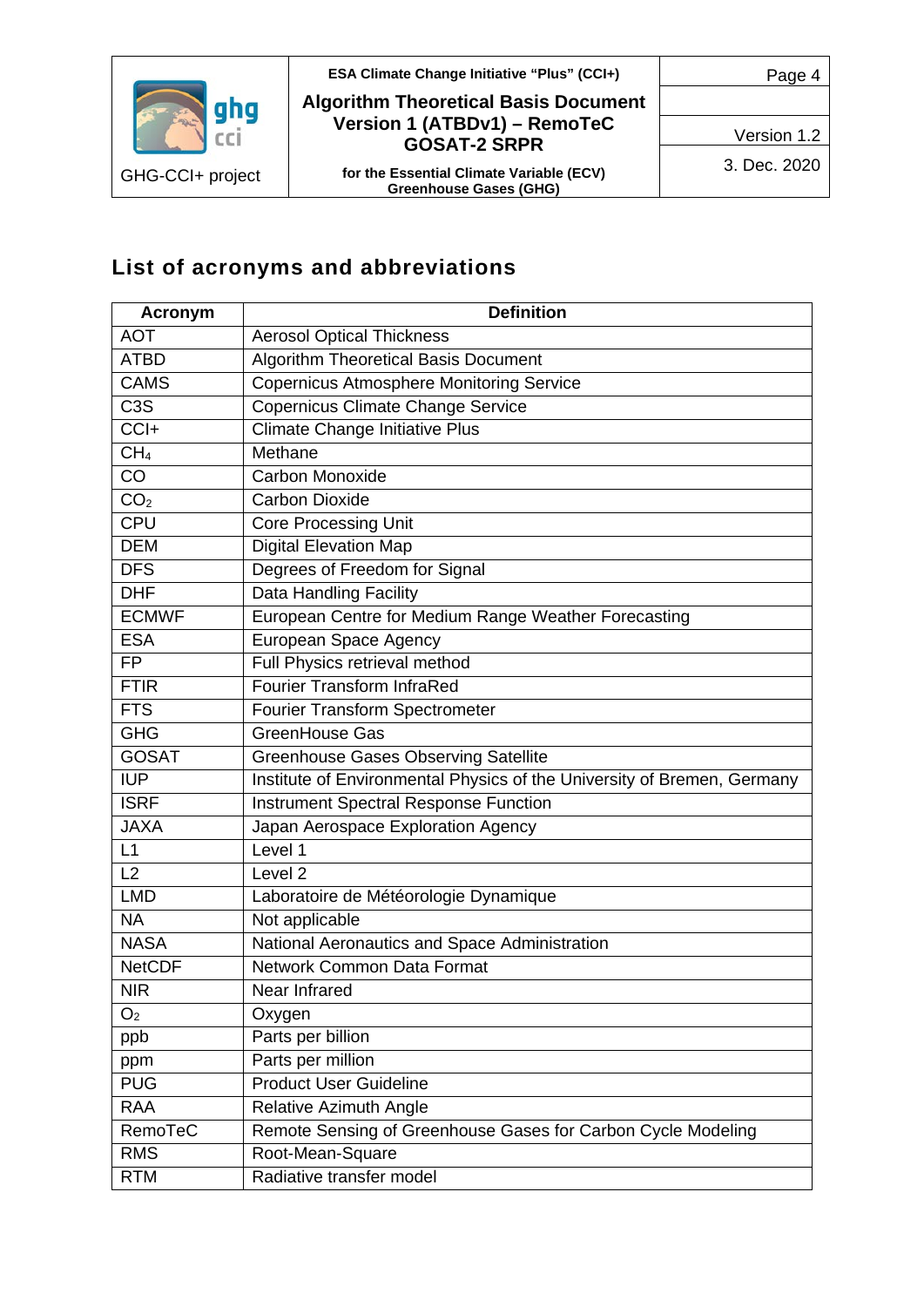

GHG-CCI+ project

#### **ESA Climate Change Initiative "Plus" (CCI+)**

Page 5

#### **Algorithm Theoretical Basis Document Version 1 (ATBDv1) – RemoTeC GOSAT-2 SRPR**

**for the Essential Climate Variable (ECV) Greenhouse Gases (GHG)**

3. Dec. 2020

Version 1.2

| <b>SCIAMACHY</b> | Scanning Imaging Absorption Spectrometer for Atmospheric                  |  |
|------------------|---------------------------------------------------------------------------|--|
|                  | CHartographY                                                              |  |
| <b>SNR</b>       | Signal-to-Noise Ratio                                                     |  |
| <b>SRPR</b>      | <b>SRON Proxy</b>                                                         |  |
| <b>SRON</b>      | <b>SRON Netherlands Institute for Space Research</b>                      |  |
| <b>SRTM</b>      | <b>Shuttle Radar Topography Mission</b>                                   |  |
| <b>SWIR</b>      | <b>Short Wave Infrared</b>                                                |  |
| <b>SZA</b>       | Solar Zenith Angle                                                        |  |
| <b>TANSO</b>     | Thermal And Near infrared Sensor for carbon Observation                   |  |
| <b>TCCON</b>     | <b>Total Carbon Column Observing Network</b>                              |  |
| TIR              | <b>Thermal Infrared</b>                                                   |  |
| TM               | <b>Transport Model</b>                                                    |  |
| <b>TR</b>        | <b>Target Requirements</b>                                                |  |
| <b>TRD</b>       | <b>Target Requirements Document</b>                                       |  |
| <b>VZA</b>       | Viewing Zenith Angle                                                      |  |
| XCO <sub>2</sub> | Column-averaged dry-air mixing ratios (mole fractions) of CO2             |  |
| XCH <sub>4</sub> | Column-averaged dry-air mixing ratios (mole fractions) of CH <sub>4</sub> |  |
|                  |                                                                           |  |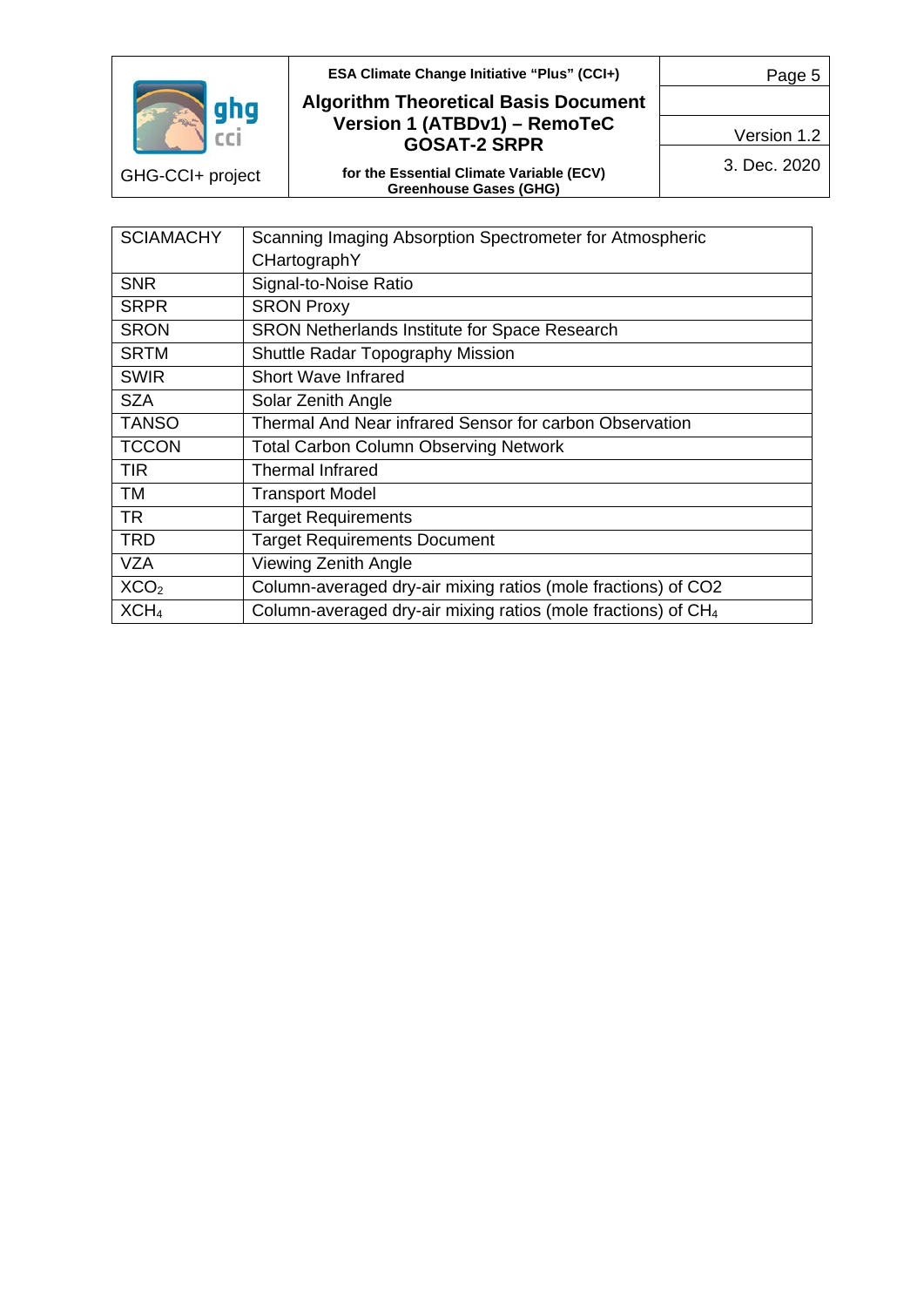

## <span id="page-5-0"></span>**Scope of document**

This Algorithm Theoretical Basis Document (ATBD) describes the SRON-RemoTeC algorithm used to generate the CH4\_GO2\_SRPR product. GO2 stands for GOSAT-2 and SRPR is an abbreviation for the "SRON Proxy" products.

The RemoTeC algorithm is used to retrieve column averaged dry air mole fraction of methane (CH4), denoted as XCH4, as well as other parameters included in the Level 2 product CH4\_GO2\_SRPR generated from GOSAT-2 Level 1b spectra.

This document details various input data required for retrievals, physical theory and mathematical background underlying retrieval assumptions, and outlines retrieval implementation and limitations of the approach used.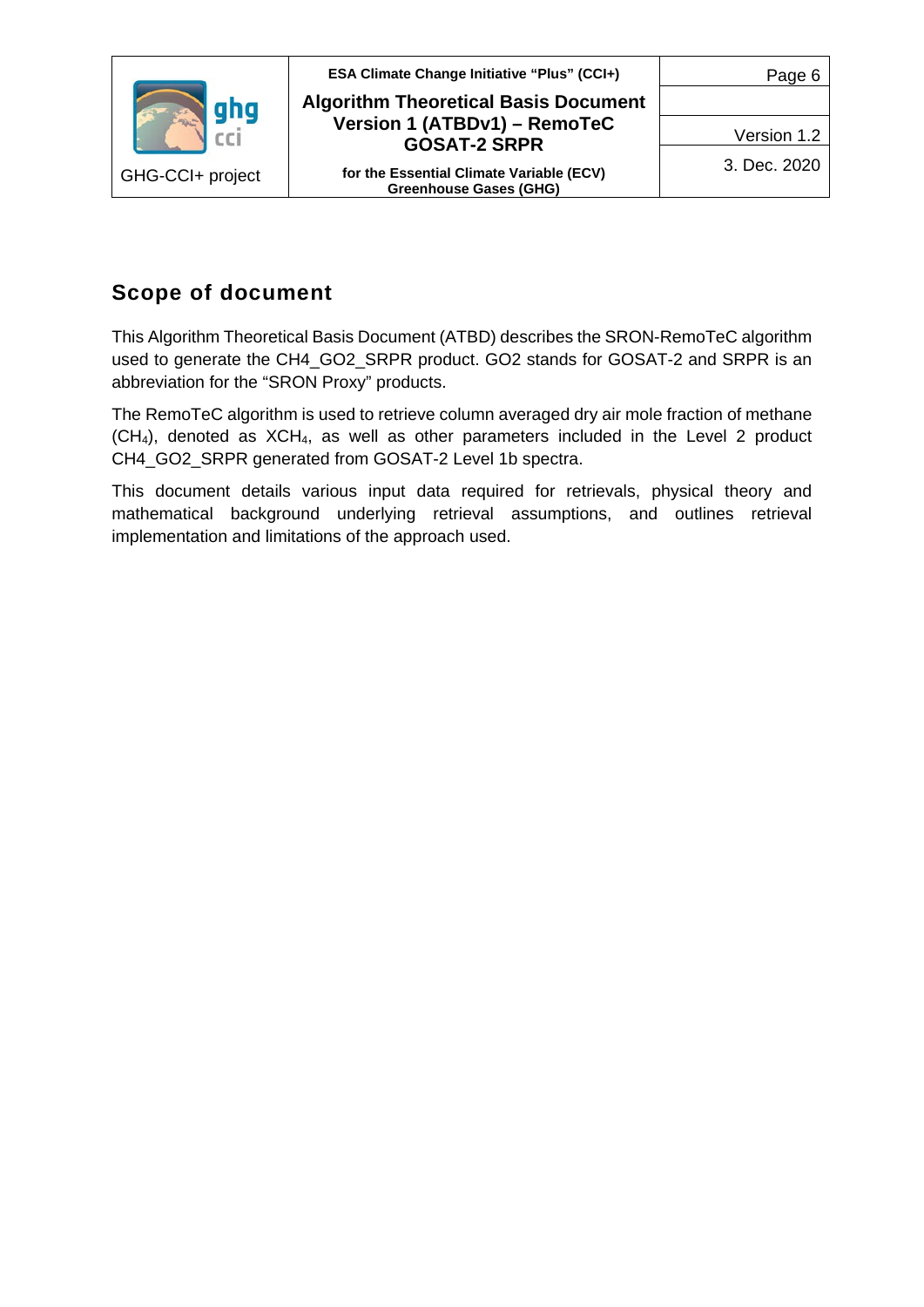

## <span id="page-6-0"></span>**Executive summary**

This document describes the RemoTeC algorithm for GHG retrieval from the GOSAT instrument. The algorithm is based on the paper of *Butz et al. 2009*. Tests of the retrieval algorithm have been performed on synthetic GOSAT data (*Butz et al., 2010*), and applied to real GOSAT data (*Butz et al., 2011; Schepers et al., 2012; Guerlet et al., 2012*). Here we apply the retrieval for the first time to GOSAT-2 data*.*

In order to account for the effect of aerosols and cirrus, the proxy method retrieves both the  $CH<sub>4</sub>$  and  $CO<sub>2</sub>$  column under the assumption of a non-scattering atmosphere assuming that scattering effects cancel by taking the ratio of the 2 is calculated.  $XCH<sub>4</sub>$  is then calculated by multiplying the ratio with XCO<sub>2</sub> obtained from a model. Additional fit parameters are the surface albedo and its 1st order spectral dependence in all bands, and the total column of water vapor, respectively.

In order to obtain a proper characterization of the retrieved XCH4, it is important to first retrieve a vertical profile (layer averaged number density in different layers of the model atmosphere) and use this retrieved vertical profile to calculate the vertical column. Here, we choose to provide the vertical column as a product, and not the full profile, because the Degrees of Freedom for Signal (DFS) of the retrieved  $CH_4$  and  $CO_2$  profile is about 1. The inversion is performed using Phillips-Tikhonov regularization in combination with a reduced step size Gauss-Newton iteration scheme.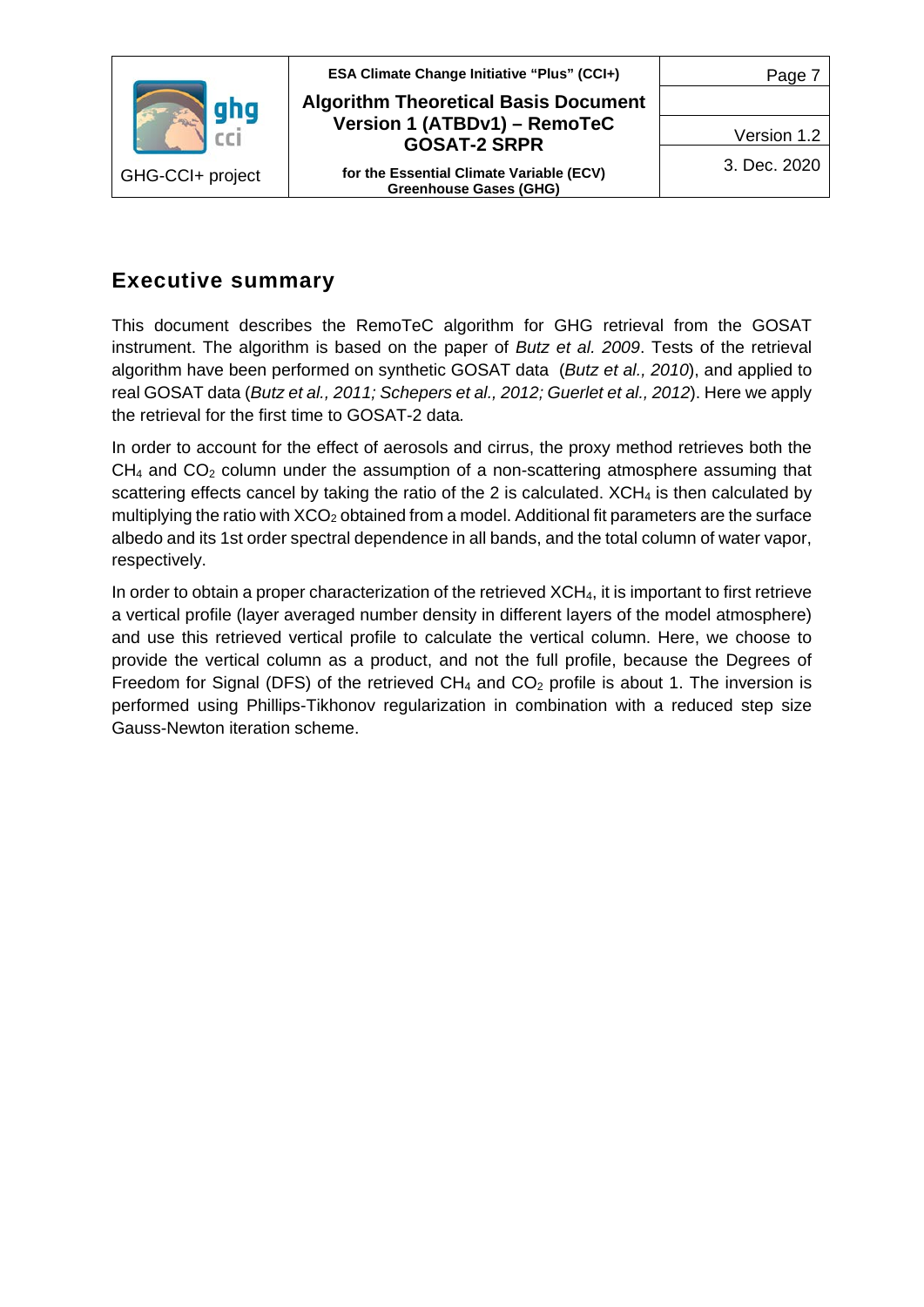

**ESA Climate Change Initiative "Plus" (CCI+) Algorithm Theoretical Basis Document Version 1 (ATBDv1) – RemoTeC GOSAT-2 SRPR**

> **for the Essential Climate Variable (ECV) Greenhouse Gases (GHG)**

Version 1.2

# <span id="page-7-0"></span>**1 Data product overview**

# <span id="page-7-1"></span>**1.1 Column-averaged mixing ratios of CH4 (XCH4) and CO2 (XCO2)**

In this section an overview of the data product (specified in terms of variable, its property, processing level(s) and instrument(s)) is given.

The data products:

• Column-averaged dry-air mixing ratios (mole fractions) of CH<sub>4</sub>, denoted XCH<sub>4</sub> (in parts per billion, ppb).

In the following, several satellite instruments are shortly described which are used or can be used to generate the XCH4 data product CH4\_GO2\_SRPR.

TANSO-FTS-2 is a Fourier-Transform-Spectrometer (FTS) onboard the Japanese GOSAT-2 satellite (Nakajima et al., 2017). The Japanese Greenhouse gases Observing SATellite-2 (GOSAT-2) was launched on 29th October 2018 and started operational observations form February 2019. GOSAT-2 provides dedicated global measurements of total column  $CO<sub>2</sub>$  and CH<sub>4</sub> from its SWIR bands. GOSAT-2 covers the relevant  $CO<sub>2</sub>$ , CH<sub>4</sub> and  $O<sub>2</sub>$  absorption bands in the NIR and SWIR spectral region as needed for accurate  $XCO<sub>2</sub>$  and  $XCH<sub>4</sub>$  retrieval (in addition GOSAT-2 also covers a large part of the Thermal Infrared (TIR) spectral region). The spectral resolution of TANSO-FTS-2 is much higher compared to SCIAMACHY and also the ground pixels are smaller (9.7 km compared to several 10 km for SCIAMACHY). However, in contrast to SCIAMACHY, the GOSAT-2 scan pattern consists of non-consecutive individual ground pixels, i.e., the scan pattern is not gap-free. For a good general overview about GOSAT-2 see also [http://www.GOSAT-2.nies.go.jp/.](http://www.gosat-2.nies.go.jp/)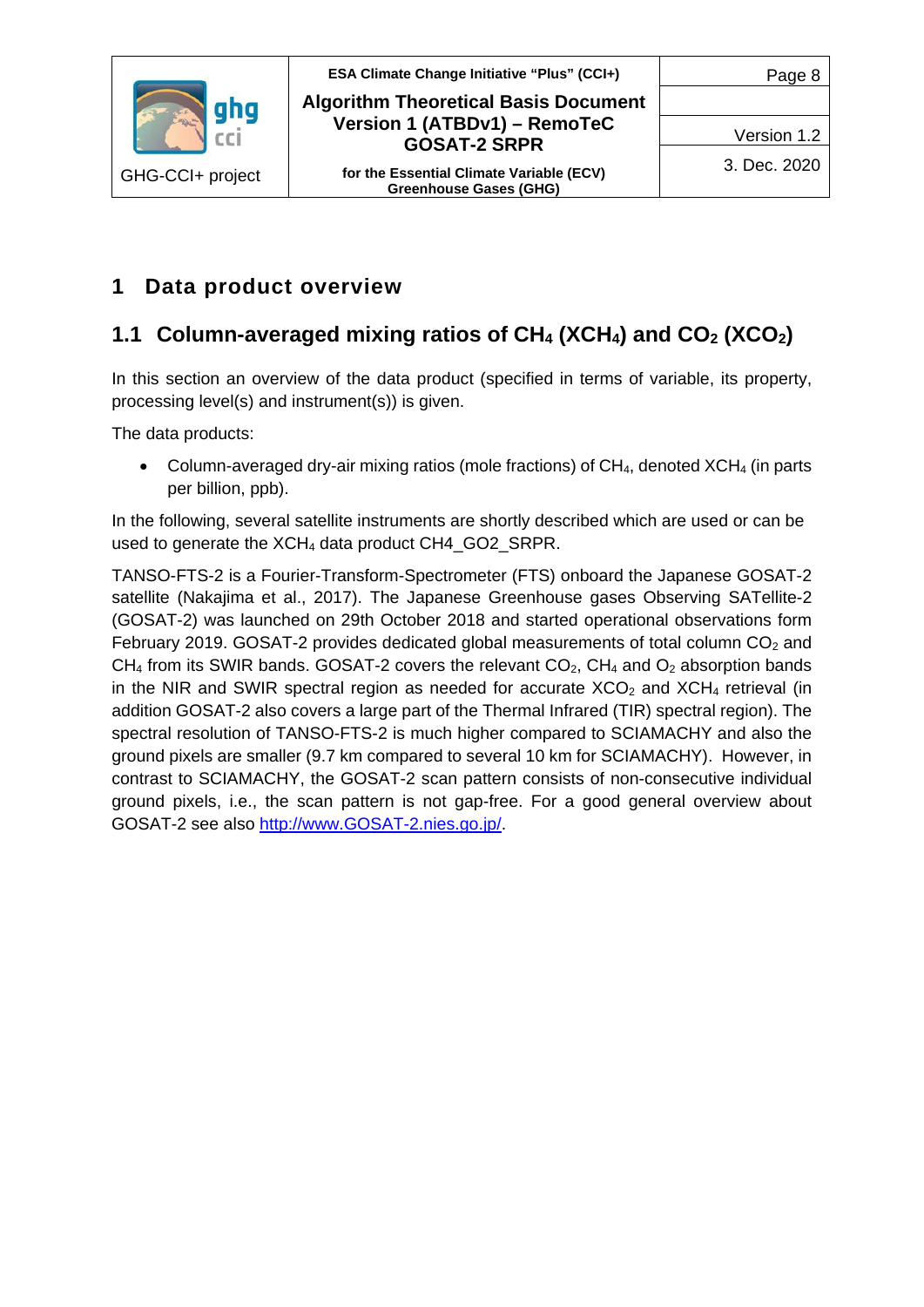

**ESA Climate Change Initiative "Plus" (CCI+) Algorithm Theoretical Basis Document Version 1 (ATBDv1) – RemoTeC GOSAT-2 SRPR**

**for the Essential Climate Variable (ECV) Greenhouse Gases (GHG)**

Version 1.2

Page 9

# <span id="page-8-0"></span>**2 Input and auxiliary data**

## <span id="page-8-1"></span>**2.1 Satellite instrument**

## <span id="page-8-2"></span>**2.1.1 GOSAT-2 TANSO-FTS Level 1b**

Version V101101 / 101101 of the Level 1b data of the TANSO-FTS-2 (Thermal And Nearinfrared Sensor for carbon Observation - Fourier Transform Spectrometer) onboard GOSAT-2 (Greenhouse gas Observing SATellite) are needed in the project to produce the total column CO2 and CH4 products. They serve as input for the retrieval algorithms to be used in this project.

The TANSO-FTS-2 instrument (Nakajima et al., 2017) has five spectral bands with a high spectral resolution 0.2 cm<sup>-1</sup>. Three operate in the SWIR at 0.75-0.77, 1.56-1.69 and at the extended 1.92-2.33 μm range, providing sensitivity to the near-surface absorbers. The fourth and fifth channels operating in the thermal infrared between 5.5-8.4 and 8.4-14.3 µm providing mid-tropospheric sensitivity. FTS-2 observes sunlight reflected from the earth's surface and light emitted from the atmosphere and the surface. The former is observed in the spectral bands 1 through 3 of FTS in the daytime, and the latter is captured in band 4 and 5 during both the day and the night. Within this project only level 1 data from the SWIR channels 1-3 will be used. Prior to reaching the detectors of the instrument, the light in the bands 1 through 3 is split into two orthogonally-polarized components (P and S components) and measured independently.

The measurement strategy of TANSO-FTS-2 is optimized for the characterization of continental-scale sources and sinks. TANSO-FTS-2 utilizes a pointing mirror to perform offnadir measurements at the same location on each 6-day repeat cycle. The pointing mirror allows TANSO-FTS-2 to observe up to  $\pm 35^\circ$  across track and  $\pm 40^\circ$  along-track. These measurements nominally consist of 5 across track points spaced ~160km apart with a ground footprint diameter of approximately 9.7 km and a 4 second exposure duration. The satellite has an Intelligent pointing Monitor camera which makes it possible to adjust the line of sight of the FTS to steer away from cloud contaminated areas. Whilst the majority of data is limited to measurements over land where the surface reflectance is high, TANSO-FTS-2 also observes in sunglint mode over the ocean.

| <b>Channel</b> | <b>Wavelength range [nm]</b> | Resolution $[cm^{-1}]$ |
|----------------|------------------------------|------------------------|
|                | 758-775                      | 0.2                    |
|                | 1460-1720                    | በ ጋ                    |
|                | 1920-2330*                   | 0.2                    |
|                | 5560-8400                    | 0.2                    |
|                | 8400-14300                   | ר ר                    |

Table 1: GOSAT-FTS bands.

**\*GOSAT-1 only had a spectral range up to 2080nm.**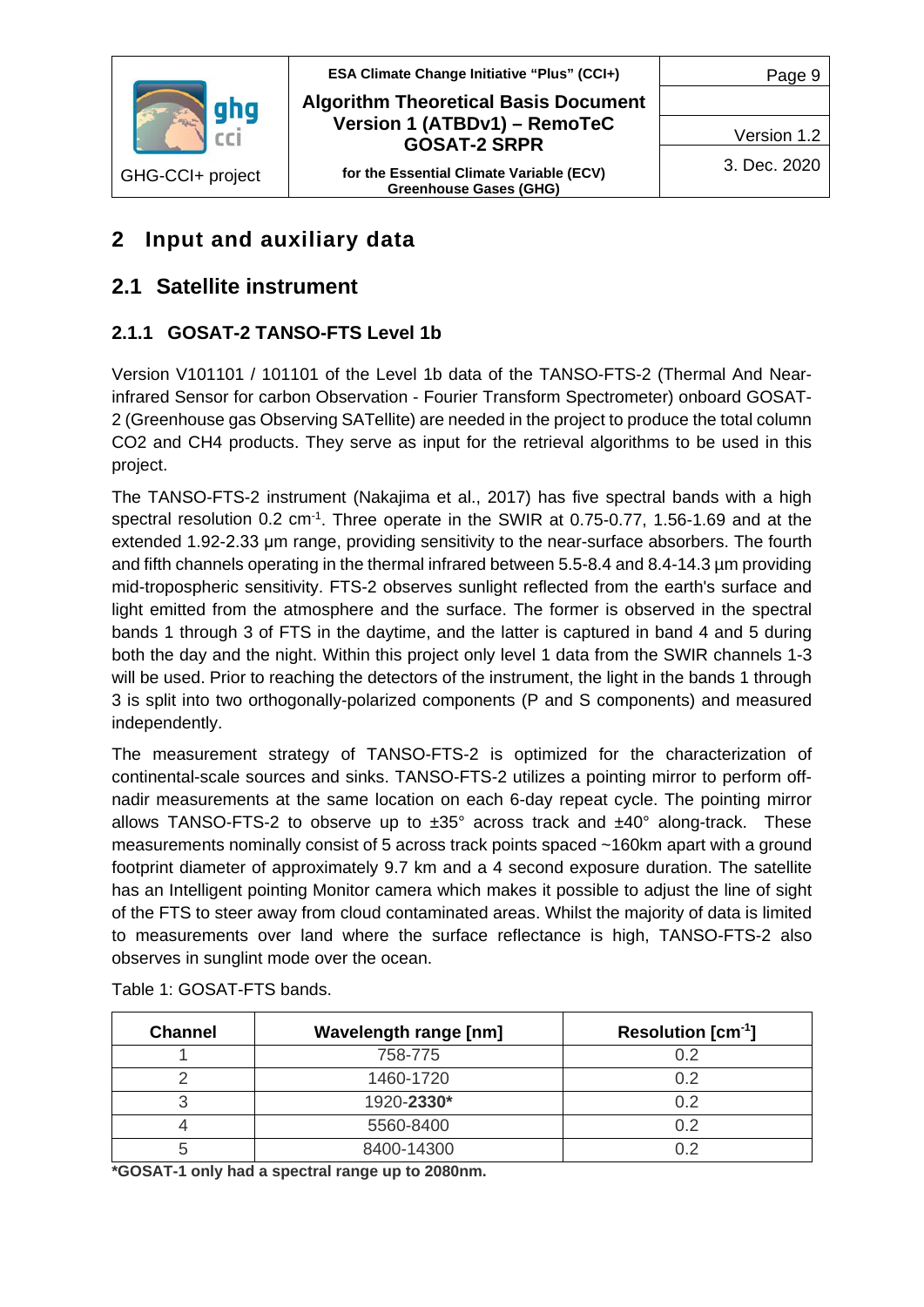

*Data availability & coverage***:** TANSO-FTS-2 Level-1b data are available since February 2019. *Source data product name & reference to product technical specification documents*: GOSAT FTS-2 L1A/L1B Product Description Document, Japan Aerospace Exploration Agency, July 2019, GST-18005, available through [https://prdct.gosat-](https://prdct.gosat-2.nies.go.jp/en/documents/JAXA_GOSAT-2_FTS-2_L1_Data_Description_Document_101101_en.pdf)[2.nies.go.jp/en/documents/JAXA\\_GOSAT-2\\_FTS-](https://prdct.gosat-2.nies.go.jp/en/documents/JAXA_GOSAT-2_FTS-2_L1_Data_Description_Document_101101_en.pdf)2 L1 Data Description Document 101101 en.pdf

*Data quality and reliability*: The quality of the retrieved  $CO<sub>2</sub>$  and  $CH<sub>4</sub>$  columns has been tested against ground-based observations (i.e. the TCCON network) and has shown to be of good quality. No Mueller matrix is yet available so we followed the advice of the JAXA team and added the polarizations through summation. The spectral bands showed some irregularities which required a shortened retrieval window ( $O<sub>2</sub>$  A-band) and spectral intensity offsets for each of the bands. This in effect worsened the cost function  $\chi^2$  of the fits compared to similar GOSAT-1 retrievals and the estimated uncertainties of the species. However, comparison to TCCON observations showed that the retrieval products of both the GOSAT-1 and GOSAT-2 are of similar quality.

## <span id="page-9-0"></span>**2.2 Other**

## <span id="page-9-1"></span>**2.2.1 ECMWF model data**

The retrieval algorithms to produce vertical columns of  $CO<sub>2</sub>$  and  $CH<sub>4</sub>$  need as input for each scene the temperature vertical profile, pressure vertical profile, specific humidity vertical profile, and wind speed. Here, temperature and pressure are needed to calculate absorption cross sections, the specific humidity vertical profile is needed to account for water vapor absorption, and the wind speed is needed to calculate the Fresnel reflection contribution on a rough ocean surface. The meteorological data mentioned above will be taken from the ECMWF model.

*Originating system*: ECMWF has developed one of the most comprehensive earth-system models available anywhere. The ECMWF model is uses the '4D-Var' data assimilation approach, which provides a physically consistent best fit to observations. For this project the ERA-5, ERA-interim archive as well as the operational archive is of importance. Here, the ERA interim data will be used to produce the time series up to August 2019. From August 2019 onward the ERA-5 archive will be used.

*Data class***:** Model *Required ECMWF data***:** *Class***:** ERA interim *Stream*: Atmospheric model *Type*: Analysis *Dates*: 01/02/2019 to 01/08/2019 *Time*: 00:00:00, 06:00:00, 12:00:00, 18:00:00 *Spatial grid*: N128 Quasi-regular Gaussian grid (~0.7o)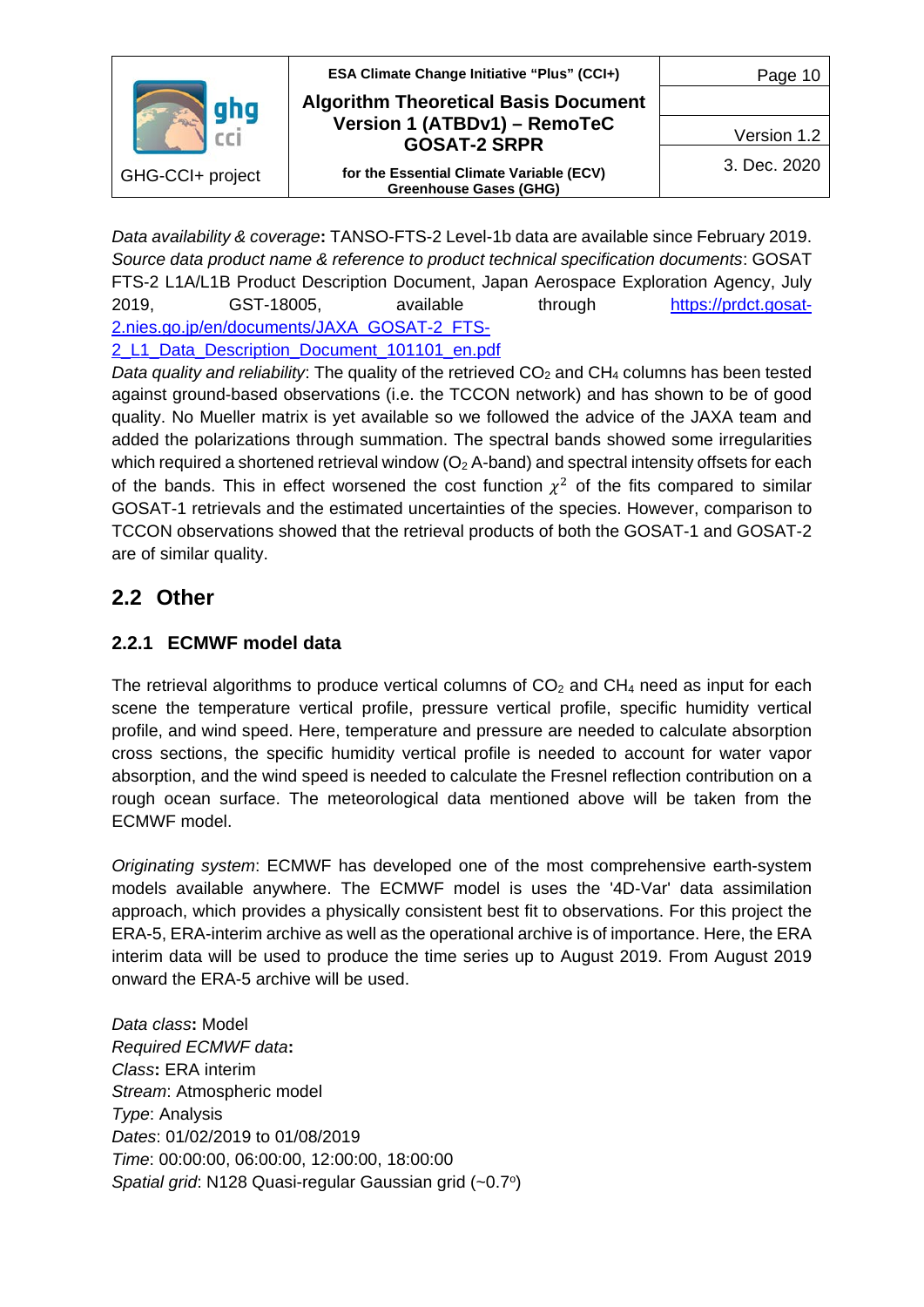

## **ESA Climate Change Initiative "Plus" (CCI+) Algorithm Theoretical Basis Document Version 1 (ATBDv1) – RemoTeC GOSAT-2 SRPR**

Version 1.2

Page 11

**for the Essential Climate Variable (ECV) Greenhouse Gases (GHG)**

3. Dec. 2020

Parameters at model levels:

- temperature, specific humidity (all levels)
- logarithm of surface pressure, geopotential (lowest level)

Parameters at surface:

- 10 meter U wind component
- 10 meter V wind component

*Data class***:** Model *Required ECMWF data***:** *Class***:** ERA-5 *Stream*: Atmospheric model *Type*: Analysis *Dates*: 01/08/2019 to - *Time*: 00:00:00,03:00:00, 06:00:00, 09:00:00, 12:00:00, 15:00:00, 18:00:00, 21:00:00 Spatial grid: T639 Quasi-uniform Gaussian grid (~0.28°, 31km) Parameters at model levels:

- temperature, specific humidity (all levels)
- logarithm of surface pressure, geopotential (lowest level)

Parameters at surface:

- 10 meter U wind component
- 10 meter V wind component

*Data availability & coverage***:** All data are required on a global scale, with a typical delay of three months.

*Data quality and reliability:* The ECMWF model data sets are widely considered to be among the best available data sets for meteorological parameters.

### <span id="page-10-0"></span>**2.2.2 CO2 correction**

The retrieval algorithm for  $CH_4$  columns that are based on the "proxy approach" retrieve the ratio of the CH<sub>4</sub> and CO<sub>2</sub> columns, where the CO<sub>2</sub> column serves as a proxy for the light path. In order to obtain the CH<sub>4</sub> column, the retrieved ratio needs to be multiplied by the best estimate of the CO<sub>2</sub> column. For this purpose, we use CO2 from the Copernicus Atmosphere Monitoring Service (CAMS).

*Originating system*: The inversion product used here is the official CAMS v18r2 product /**Chevallier2019/** that exclusively assimilates about 130 sites of surface air sample measurements from the Global Atmosphere Watch programme.

*Data class***:** Model

*Data availability & coverage***:** CAMS provides global 3-hourly data at a spatial resolution of 3.75 by 1.89 degree. Data are typically available within one year.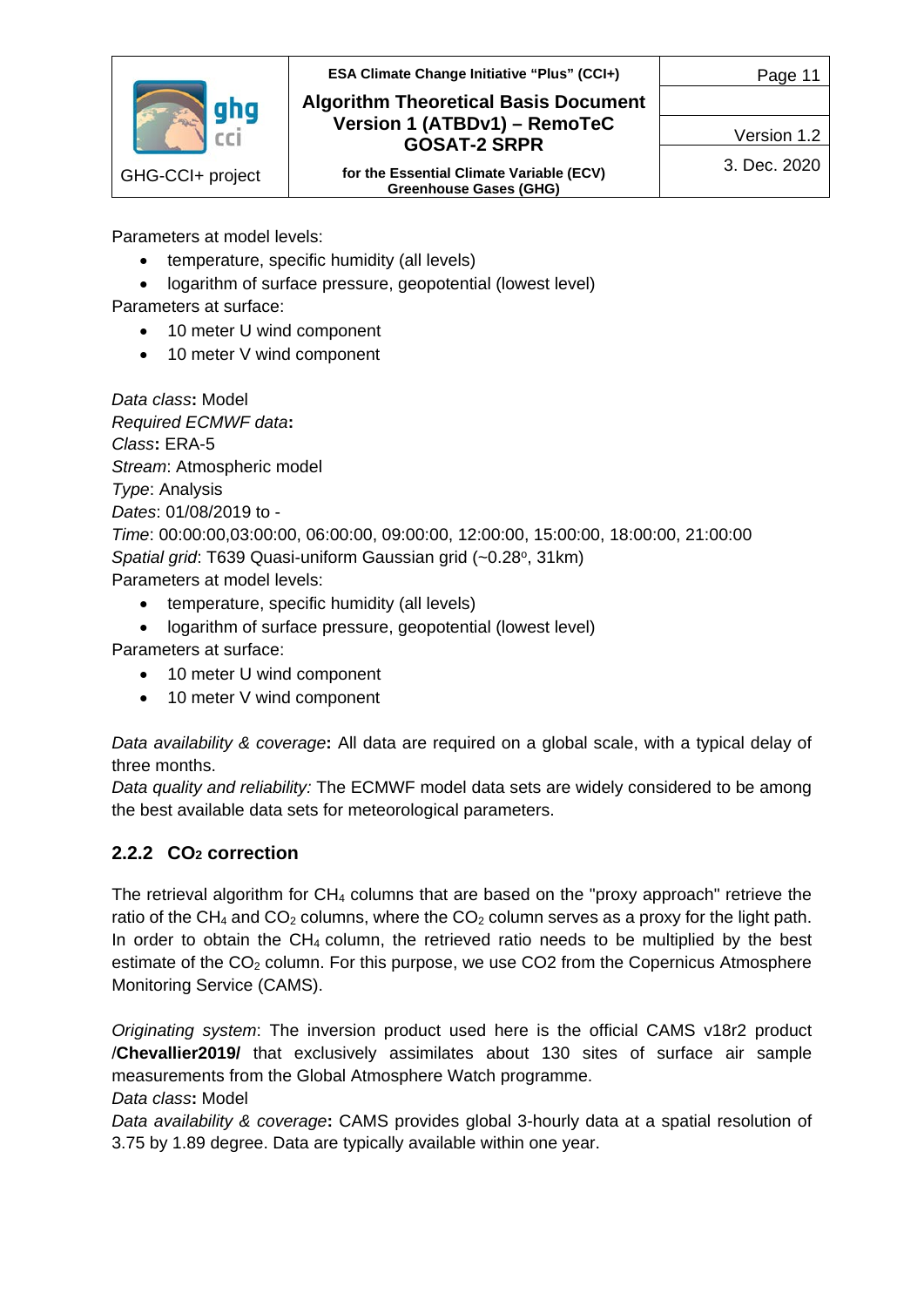

*Source data product name & reference to product technical specification documents*: Chevallier et al 2019.

*Data quality and reliability*: The CAMS v18r2 inversion product has been validated with many independent measurements and is considered to provide be an accurate global  $CO<sub>2</sub>$  data set.

#### <span id="page-11-0"></span>**2.2.3 SRTM DEM**

The RemoTeC retrieval algorithm for  $CO<sub>2</sub>$  and  $CH<sub>4</sub>$  columns from GOSAT-2 use information about the surface elevation from an extended SRTM digital elevation map.

*Originating system*: The original Shuttle Radar Telemetry Mission (SRTM) was provided by the United States National Aeronautics and Space Administration (NASA). The dataset used (DEM3) is based on the SRTM dataset and includes extrapolation and gap filling from various sources.

*Data class***:** Model

*Sensor type and key technical characteristics***:** n/a

*Data availability & coverage***:** The original SRTM dataset provides elevation data ranging from 56 degrees south to 60 degrees north at a 90 meter resolution. The adjusted DEM3 dataset extends the coverage, while keeping the 90 meter resolution.

*Source data product name & reference to product technical specification documents*: [http://www.viewfinderpanoramas.org/dem3.html.](http://www.viewfinderpanoramas.org/dem3.html)

#### <span id="page-11-1"></span>**2.2.4 TCCON FTS CO2 and CH4 data**

TCCON data for  $CO<sub>2</sub>$  and  $CH<sub>4</sub>$  is available publically for all TCCON stations [\(https://tccon](https://tccon-wiki.caltech.edu/)[wiki.caltech.edu/\)](https://tccon-wiki.caltech.edu/). We use the GGG2014 official release of the data product.

#### *Originating system*: Ground based

*Data class***:** Ground based

*Sensor type and key technical characteristics***:** The measurements are performed using the solar absorption spectroscopy in the near infrared using an FTS.

*Data availability & coverage***:** Coverage is limited to the locations of the TCCON stations themselves. Depending on the instrument setting (gain H, gain M or sunglint), we use different TCCON stations for validation (see Product User Guide). Data is typically available only after one year, although some stations deliver on a more regular interval (3 months).

*Source data product name & reference to product technical specification documents*: *Wunch et al., 2015* 

*Data quantity*: Individual measurements can be taken in intervals of about 20 min. The observations can only be taken with the direct sunlight. This limits the amount of data, which is different from site to site.

*Data quality and reliability*: For XCO<sub>2</sub> the precision is 0.25% (1ppm) and the systematic error (bias) is 0.2% (0.8 ppm). For  $XCH_4$  the precision is 0.40% (7ppb) and the systematic error (bias) is also 0.40% (7 ppb).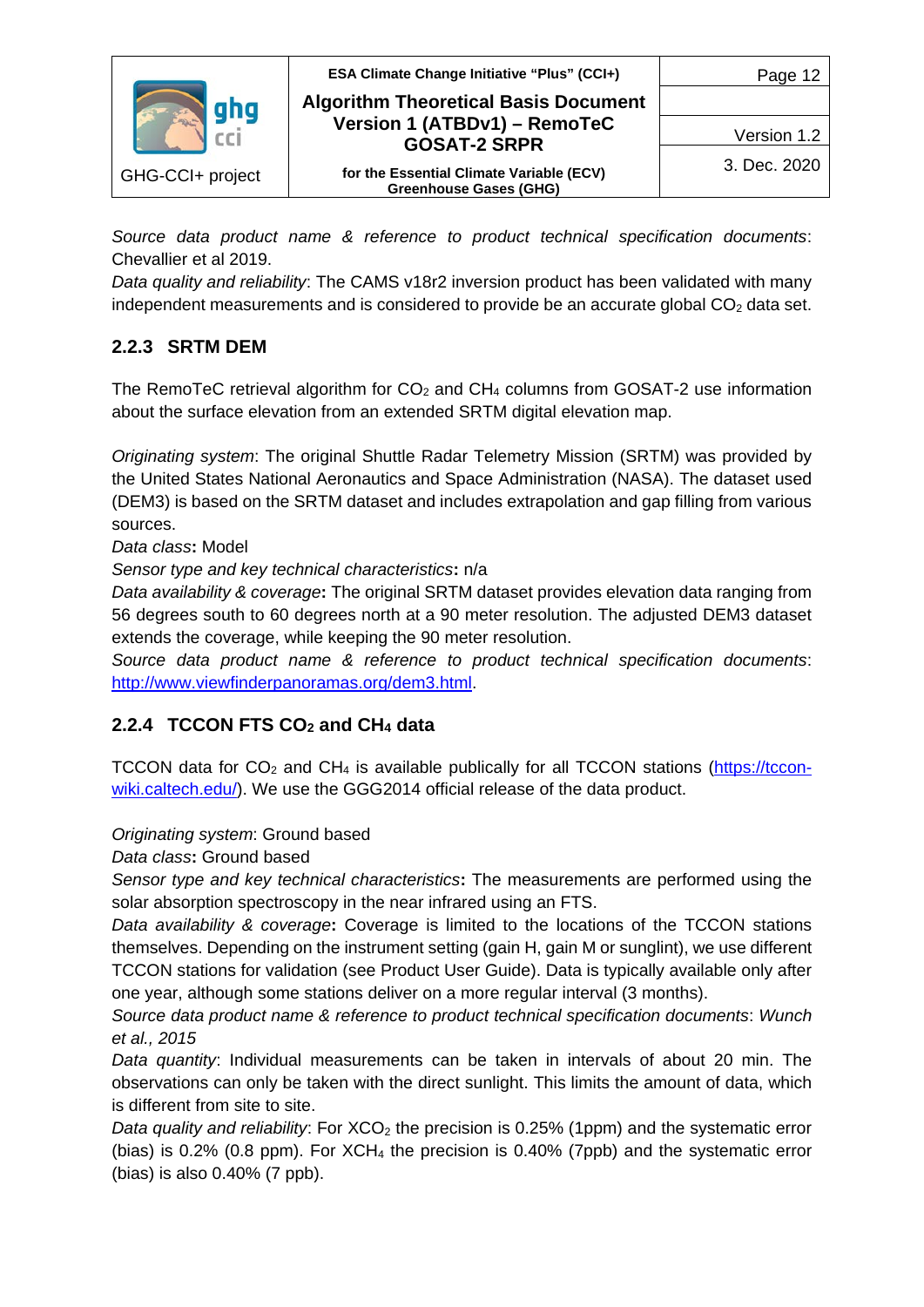

### <span id="page-12-0"></span>**2.2.5 Additional input data**

- Absorption cross sections: For the retrieval lookup-tables are used with pre-calculated absorption cross sections of the species of interest  $(O_2, CO_2, CH_4, and H_2O)$  as a function of wavenumber, temperature, and pressure. One lookup-table per species and per spectral band is being used. At the start of processing at a given CPU [\(Figure](#page-14-0)  [3\)](#page-14-0) the cross-section lookup table is read into memory.
- Aerosol optical properties: A lookup table is being used with pre-calculated aerosol optical properties (Mie and t-Matrix theory) as a function of size parameter and refractive index.
- Retrieval settings: A file is read in with retrieval settings such as fit parameters, spectral range, etc.

## <span id="page-12-1"></span>**2.3 Overview of Processing Sub-System**

[Figure 1](#page-12-2) provides a schematic overview of the RemoTeC GHG-CCI+ processing sub system at SRON. The first step is to download the required data from the respective data servers to SRON (GOSAT-2 data and ECMWF data are dynamic datasets that are continuously updated, SRTM topography is a static dataset). In the next step a pre-processing program is combining all relevant information per GOSAT-2 ground pixel. This includes interpolation of ECMWF data in space and time to the coordinates of the GOSAT-2 ground pixel, calculating the average height of a GOSAT-2 ground pixel and its standard deviation from the topography database.



<span id="page-12-2"></span>Figure 1: Schematic overview of the RemoTeC algorithm processing sub-system.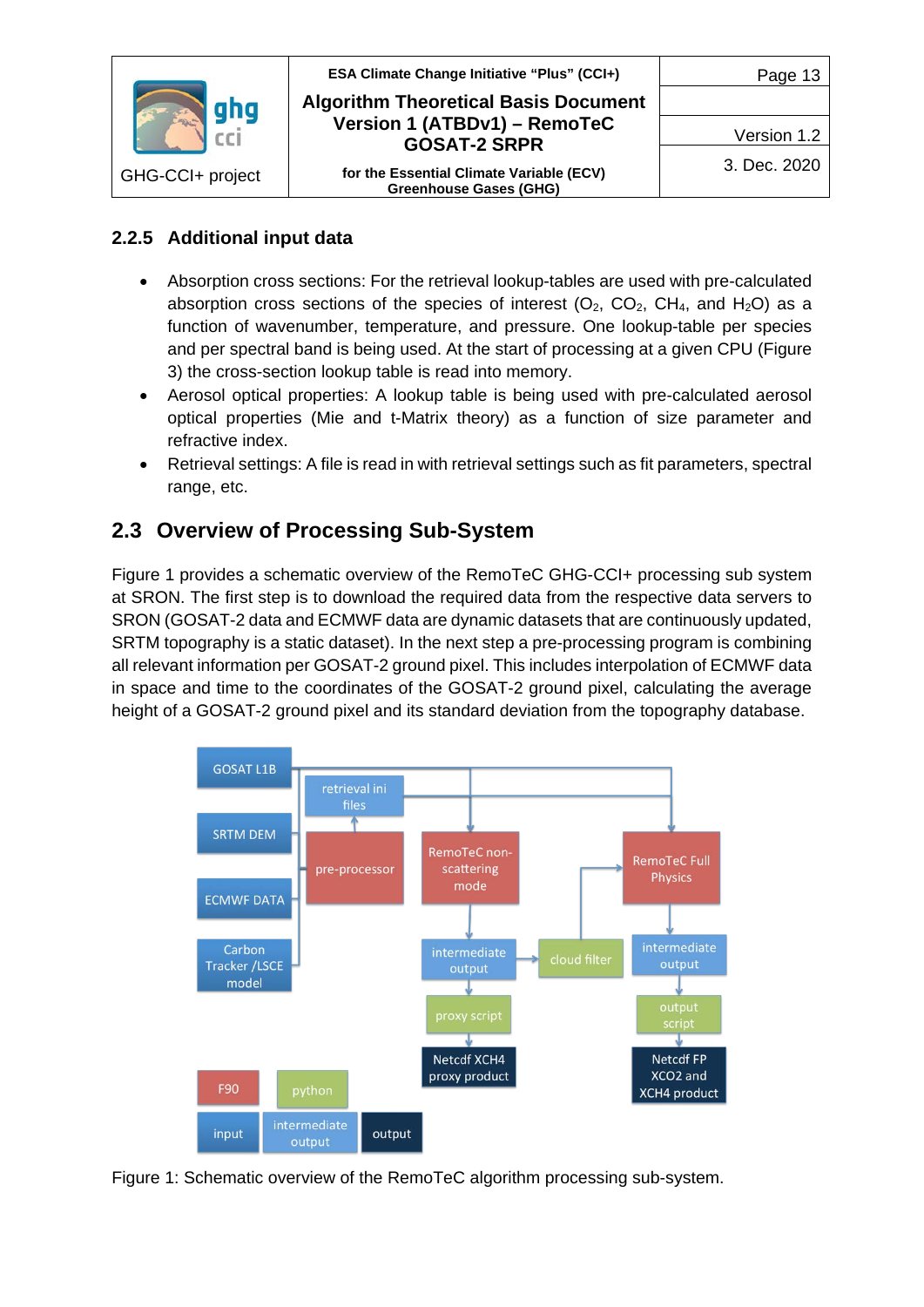

The pre-processor produces for each GOSAT-2 L1B file an auxiliary input file, hereafter referred to as the 'retrieval ini' file that contains this information. In the next step columns of  $CO<sub>2</sub>$ , CH<sub>4</sub>, H<sub>2</sub>O, and O<sub>2</sub> are retrieved under the assumption of an atmosphere without aerosol/cirrus/cloud scattering ('RemoTeC non scattering mode' in [Figure 1\)](#page-12-2). The outcome of these retrievals (in an intermediate ASCII output file) is used to create the RemoTeC XCH4 proxy product, but also for cloud filtering to select cloud free scenes to be processed by the RemoTeC Full Physics algorithm. The Full Physics retrieval produces intermediate (ASCII) output files which go into an *a posterior* filtering procedure, quality check (based on nonconvergence, parameter boundary hits, retrieved aerosol parameters), and bias correction and finally a NetCDF output file is created.



<span id="page-13-0"></span>Figure 2: Schematic overview of the RemoTeC retrieval procedure including multi-threading.

[Figure 2](#page-13-0) gives a schematic overview of the core RemoTeC retrieval algorithm (same for nonscattering and Full Physics). Here, multi-threading capability is implemented using *openMP,*  where different ground pixels are divided over multiple threads. [Figure 2](#page-13-0) shows the processing per ground pixel (i.e. for a single thread) in more detail.

The static input that is required is a lookup table with the relevant absorption cross sections (read into memory at beginning of processing), a lookup table with aerosol optical properties, and a file indicating the retrieval settings (i.e. fit parameters, spectral range, etc.). Further, the auxiliary retrieval input files that are produced by the pre-processor are needed for each GOSAT-2 ground pixel to be processed, together with the GOSAT-2-FTS Level 1 data. The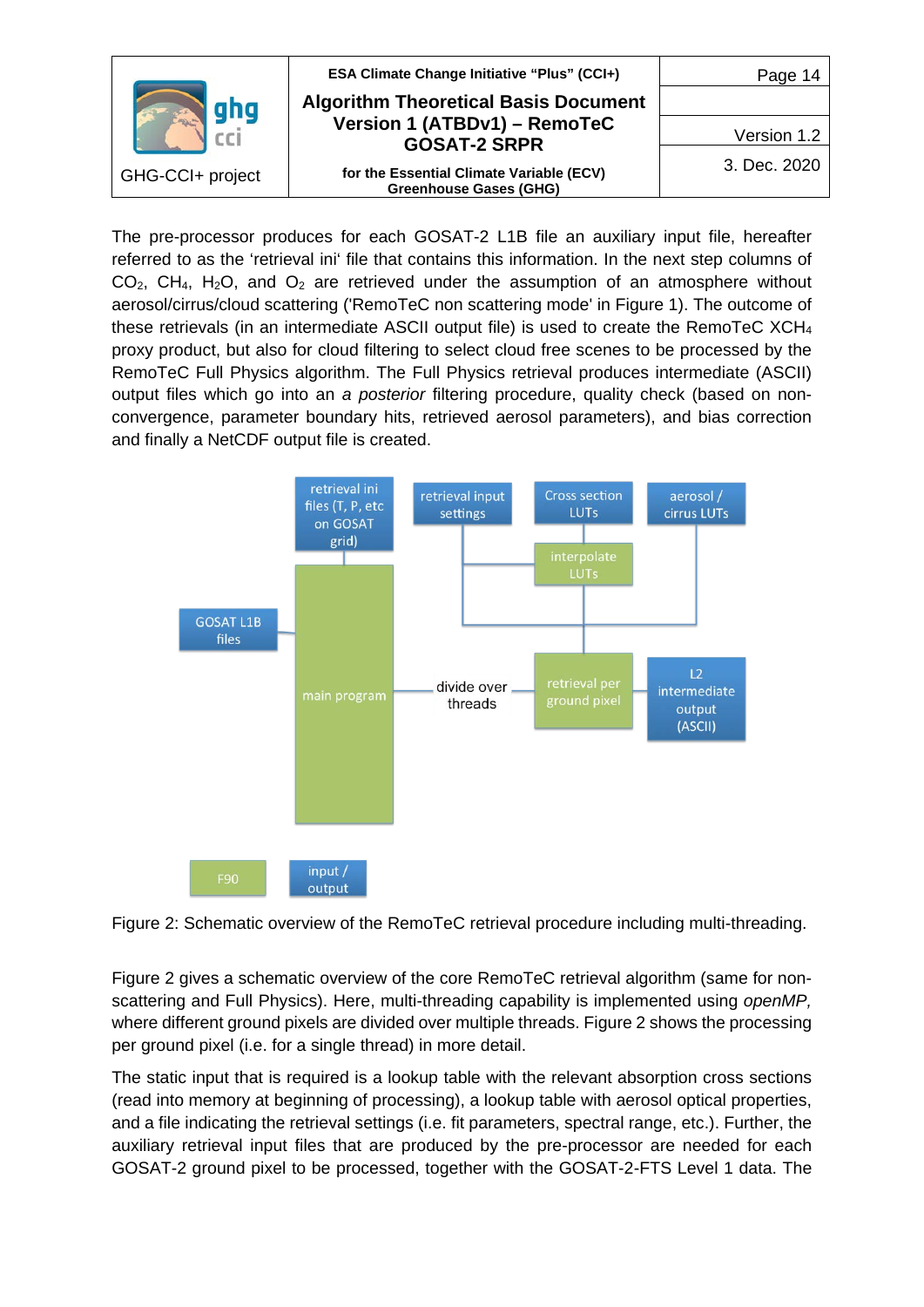

retrieval per pixel is then run (iterative scheme with forward model and inversion module) and after convergence an intermediate (ASCII) output file is created that is used in the a posteriori filtering and quality check (see [Figure 3\)](#page-14-0) and the processing of the next ground pixel starts.



<span id="page-14-0"></span>Figure 3: Overview of RemoTeC processing per ground pixel.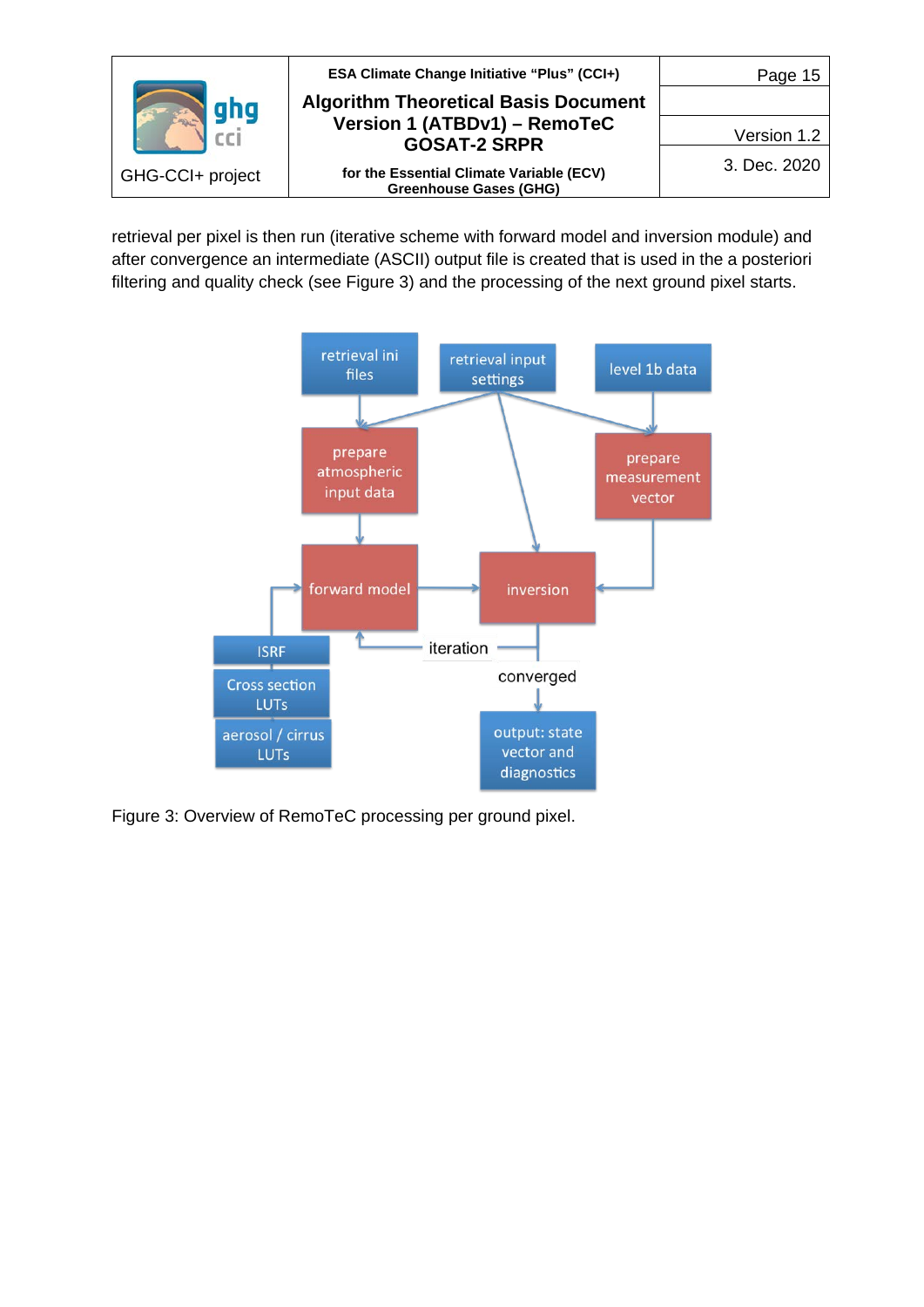

# <span id="page-15-0"></span>**3 Algorithms**

## <span id="page-15-1"></span>**3.1 Algorithm description**

Any retrieval algorithm aims at inferring an atmospheric state vector  $x$  from a measurement vector y. The state vector is linked to the measurement vector through the true forward model  $f(x, b)$  that depends on the state vector x and the vector **b** containing ancillary parameters that are not retrieved,

$$
y = f(x, b) + e_y \tag{1}
$$

where  $e_v$  represents the measurement noise vector. A retrieval method approximates the true forward model f by a retrieval forward model F, with a forward model error vector  $\mathbf{e}_F$ ,

$$
\mathbf{y} = \mathbf{F}(\mathbf{x}, \mathbf{b}) + \mathbf{e}_y + \mathbf{e}_F
$$
 (2)

For proxy retrieval from the GOSAT-2 FTS instrument the measurement vector contains the measured intensities in the SWIR (see [Table 2\)](#page-15-2).

| Band                   | Used spectral range            |
|------------------------|--------------------------------|
| 1 ( $CO2$ )            | $6170 - 6277$ cm <sup>-1</sup> |
| $2$ (CH <sub>4</sub> ) | $6045 - 6138$ cm <sup>-1</sup> |

<span id="page-15-2"></span>Table 2: Spectral ranges from the NIR and SWIR band included in the measurement vector.

For the retrieval procedure it is needed that the non-linear forward model is linearized so that the retrieval problem can be solved iteratively. For iteration step  $n$  the forward model is approximated by

$$
\mathbf{F}(\mathbf{x}, \mathbf{b}) \approx \mathbf{F}(\mathbf{x}_n, \mathbf{b}) + \mathbf{K}(\mathbf{x}_n - \mathbf{x})
$$
\n(3)

where  $x_n$  is the state vector for the *n*-th iteration step and **K** is the Jacobian matrix

$$
K = \frac{\partial F}{\partial x} \tag{4}
$$

Below, we will describe the retrieval forward model, state vector, ancillary parameter vector, and the inversion method in more detail.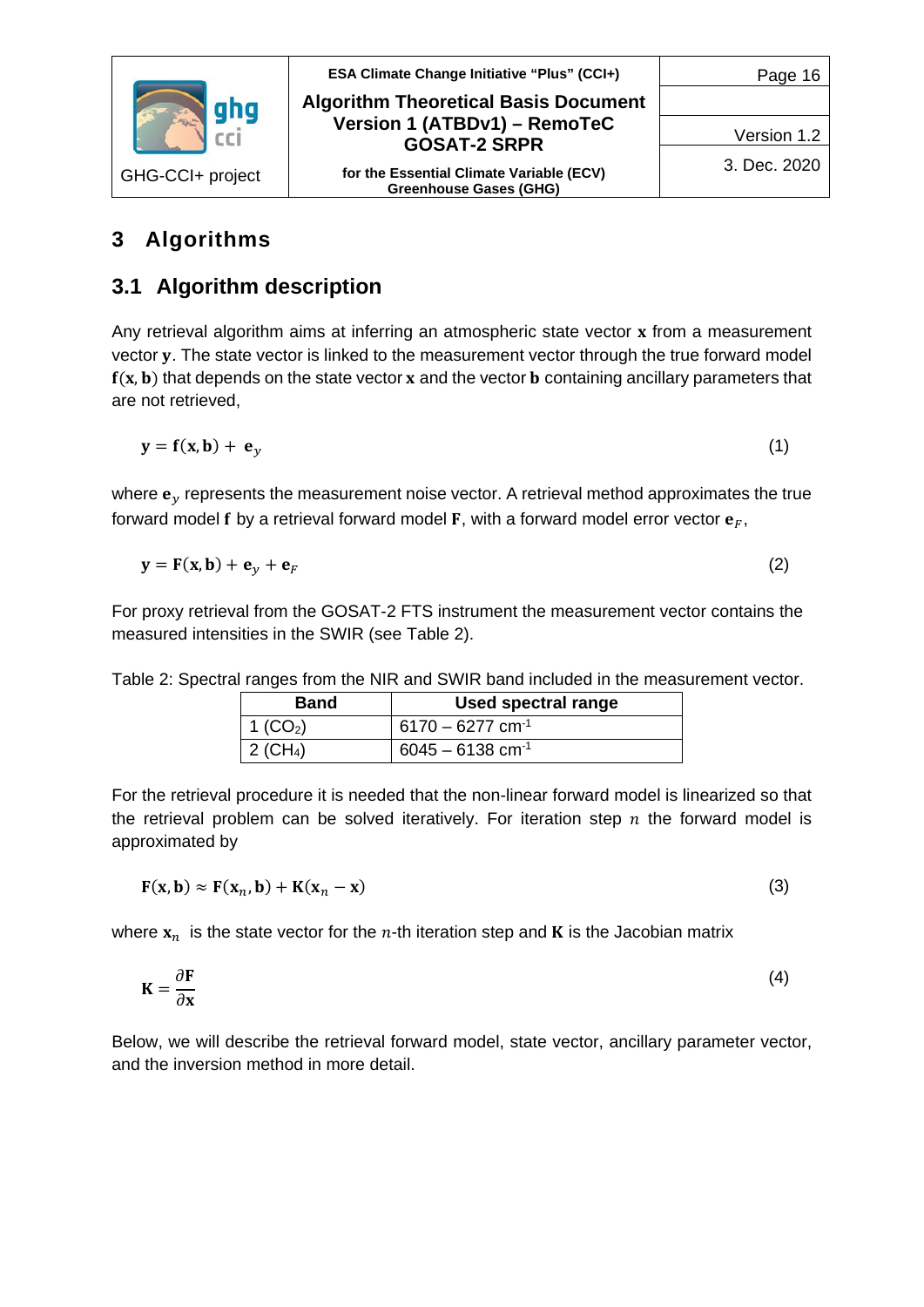

## <span id="page-16-0"></span>**3.2 Forward Model**

The retrieval forward model  $F$  simulates the measurement vector  $v$  for a given model atmosphere defined by the state vector **x** and the ancillary parameter vector **b**. The simulated intensity for a given spectral pixel  $i$  is given by

$$
I_i = \int_{\lambda_{min}}^{\lambda_{max}} I(\lambda) S_i(\lambda) d\lambda
$$
 (5)

where  $I(\lambda)$  is the modeled intensity at high spectral resolution and  $S_i(\lambda)$  is the Instrument Spectral Response Function (ISRF) for spectral pixel  $i$ . In the NIR and SWIR channel  $I(\lambda)$  contains many fine spectral structures due to molecular absorption, so it has to be calculated at fine spectral resolution (0.1 cm<sup>-1</sup> in the NIR band and 0.02 cm<sup>-1</sup> in the SWIR).

#### <span id="page-16-1"></span>**3.2.1 Model Atmosphere and Optical Properties**

For the RemoTeC algorithm described here the model atmosphere is defined for  $NLAY = 36$ homogeneous vertical layers that are equidistant in pressure, the lowest pressure level being defined by the surface pressure. The absorbing trace gases of interest are  $O<sub>2</sub>$  (in the NIR band) and  $CH_4$ ,  $H_2O$ , and CO in the SWIR band. The layer sub-columns of these gases are for the first iteration step of each retrieval calculated from the input profiles of  $CH_4$ , CO (TM5) and  $H<sub>2</sub>O$  (ECMWF) and the temperature and pressure profiles (ECMWF). They are obtained on the grid of the model atmosphere by linear interpolation. Here, first the surface pressure  $p_{\text{surf}}$  is obtained by interpolation of the input pressure profile as function of height to the surface height (input) for the corresponding ground pixel. Next the pressure values at the layer boundaries are calculated, with the pressure  $p_k$  at the lower boundary of layer k (counting from top to bottom) is given by:

$$
p_{lev,k} = p_{min} + \Delta p. \tag{6}
$$

$$
\Delta p = (p_{surf} - p_{min})/NLAY
$$
\n(7)

where  $p_{\min}$  is the pressure value of the upper boundary of the input (ECMWF) atmosphere. The different atmospheric profiles are constructed on this pressure grid. For example, the methane sub-column DV\_CH<sub>4k</sub> for the layer bounded by pressure levels  $p_{\text{lev},k}$  and  $p_{\text{lev},k+1}$  is given by:

$$
DV\_CH_{4k} = XCH_{4k} DV\_AIR_k
$$
\n(8)

where  $XCH_{4k}$  is the methane dry air mixing ratio linearly interpolated from the input pressure grid to the pressure at the 'middle' of layer k defined by  $(p_k + p_{k+1})/2$ . DV\_AIR<sub>k</sub> is the subcolumn of air in layer  $k$ , given by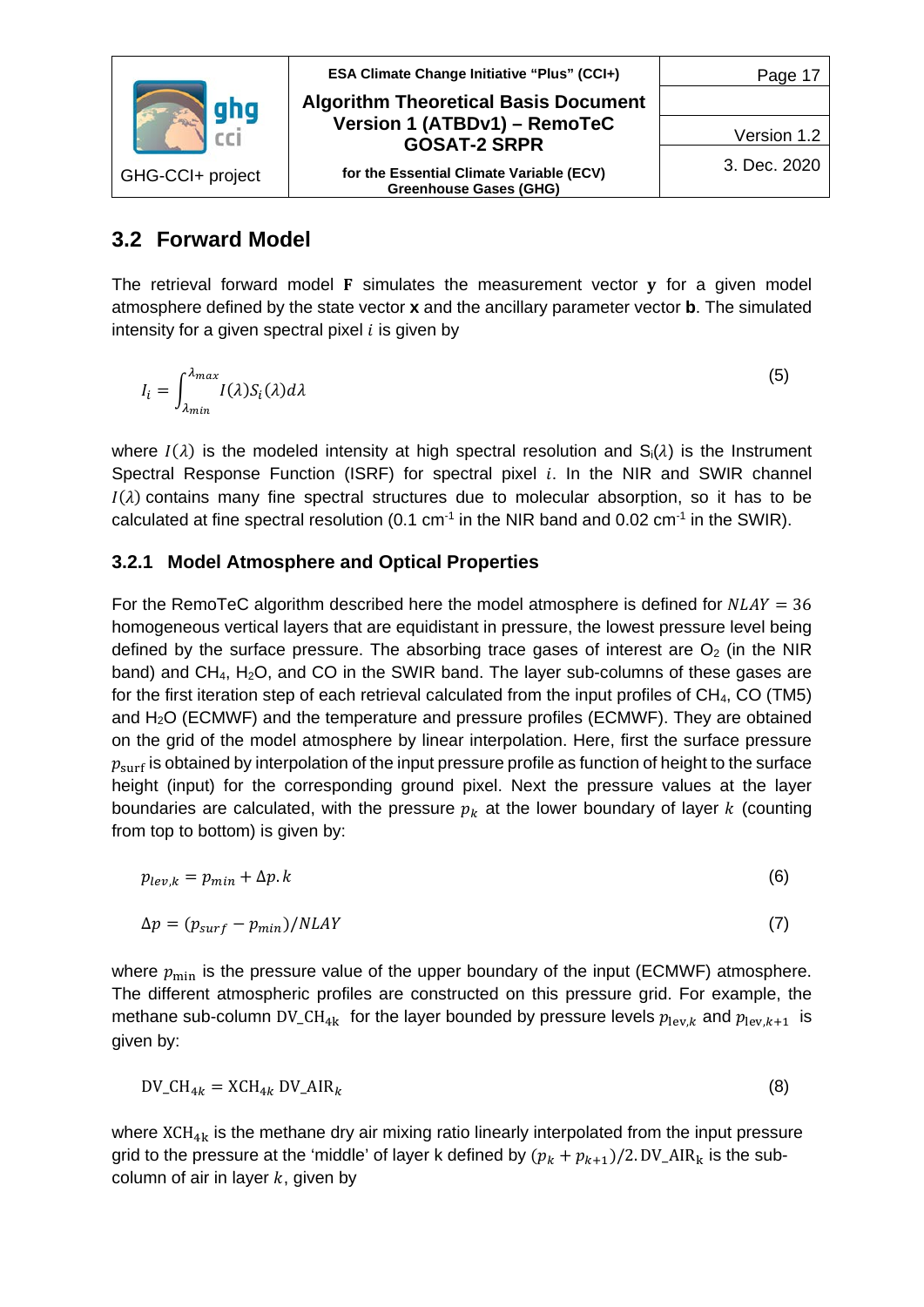|                  | ESA Climate Change Initiative "Plus" (CCI+)                               | Page 18      |
|------------------|---------------------------------------------------------------------------|--------------|
|                  | <b>Algorithm Theoretical Basis Document</b>                               |              |
|                  | Version 1 (ATBDv1) - RemoTeC<br><b>GOSAT-2 SRPR</b>                       | Version 1.2  |
| GHG-CCI+ project | for the Essential Climate Variable (ECV)<br><b>Greenhouse Gases (GHG)</b> | 3. Dec. 2020 |
|                  |                                                                           |              |

$$
DV_AIR_k = (p_{\text{lev},k+1} - p_{\text{lev},k}) R / (M g_k \left(1 + \frac{XH_2O_k}{1.60855}\right))
$$
\n(9)

where R is Avogadro's number, M is the molecular mass of air,  $g_k$  is the gravity constant in altitude layer k, and 1.60855 is the mass of air relative to the mass of water (*Wunch et al.*, 2010). The sub columns of CO and H<sub>2</sub>O are calculated in the same manner as for CH<sub>4</sub>, and the  $O<sub>2</sub>$  sub-column is obtained by multiplying the air sub-column by the  $O<sub>2</sub>$  mixing ratio (=0.2095).

In the proxy method, scattering is neglected in the forward model and hence atmospheric scattering properties do not need to be calculated.

To summarize, the forward model needs the following inputs:

- Surface pressure to define the equidistant pressure grid
- Sub-columns of CH<sub>4</sub>, CO, H<sub>2</sub>O, O<sub>2</sub>, and air for the vertical layers of the model atmosphere.
- Pressure and temperature at the middle of the model sub-layers for absorption crosssections.
- Solar Zenith Angle (SZA).
- Viewing Zenith Angle (VZA).
- Relative Azimuth Angle (RAA).
- The aerosol complex refractive index  $m = m_r + i m_i$
- A high spectral resolution solar reference spectrum.
- Lookup tables with absorption cross-sections of  $CH_4$ , CO, H<sub>2</sub>O, and O<sub>2</sub> as function of pressure, temperature, and wavenumber.

Based on these inputs the optical properties can be calculated for each layer of the model atmosphere.

#### <span id="page-17-0"></span>**3.2.2 Modeling the top-of-atmosphere radiances**

For the proxy method the top of the atmosphere radiance can be modeled using Lambert Beers' law and surface reflection:

$$
I_{TOA} = R_{\text{surf}} F_0 e^{-(\frac{\tau}{\mu_0} + \frac{\tau}{\mu_\nu})}
$$
\n<sup>(10)</sup>

where  $F_0$  is the incoming total flux,  $\tau = \tau_{\text{abs}}$ ,  $\mu_0$  is the cosine of the solar zenith angle,  $\mu_\nu$  is the cosine of the viewing zenith angle, and  $R_{\text{surf}}$  is the surface reflection for the specific solar and viewing geometry under consideration.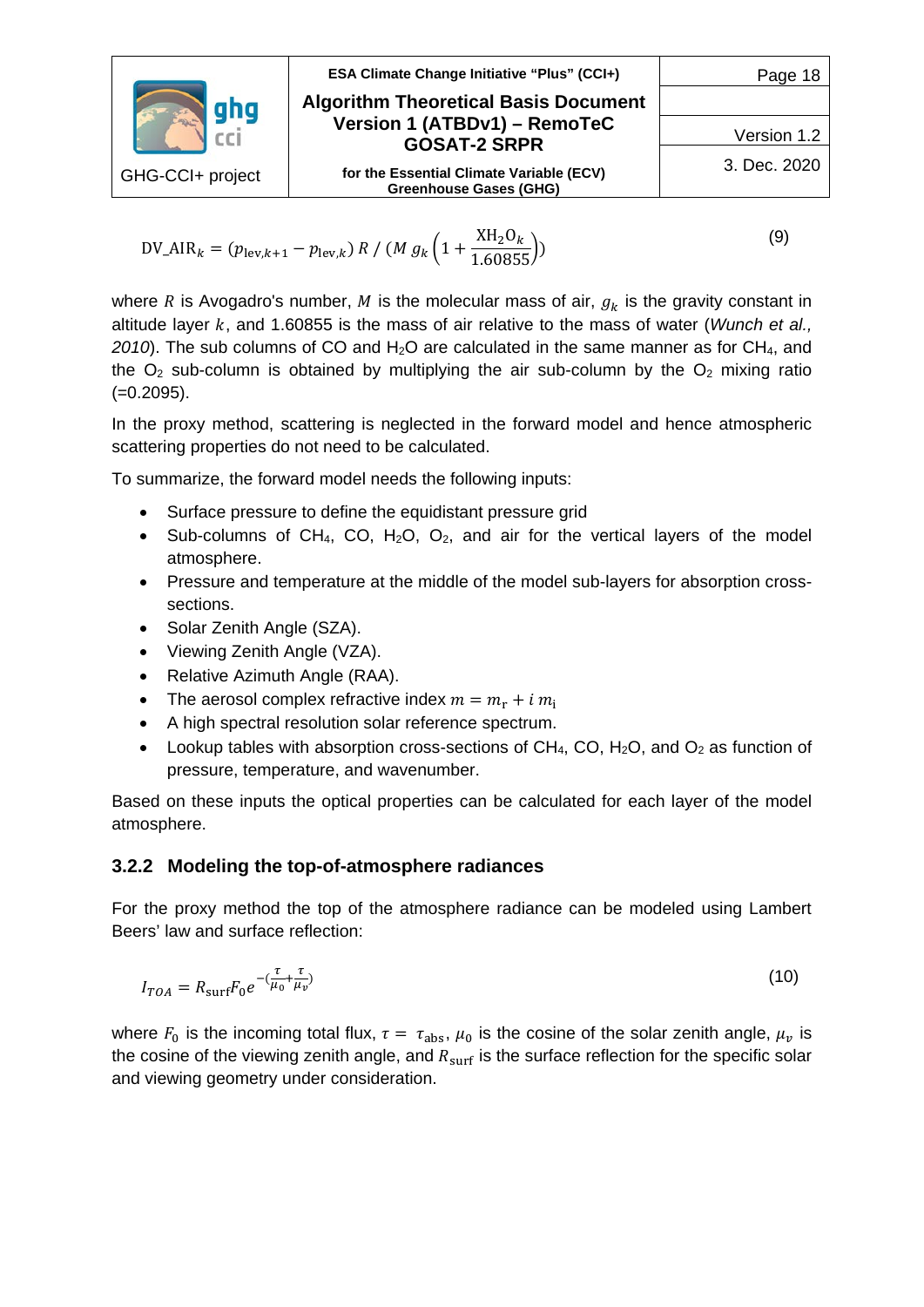

Version 1.2

# <span id="page-18-0"></span>**3.3 Inverse algorithm**

Definition of state vector and ancillary parameters are given as follows. The **state vector**  contains the following elements (between brackets are optional elements):

- $CO<sub>2</sub>$  sub-columns in 12 vertical layers (layer interfaces coincide with  $NLAY$  layers of forward model grid).
- CH<sub>4</sub> sub-columns in 12 vertical layers (layer interfaces coincide with  $NLAY$  layers of forward model grid).
- $\bullet$  H<sub>2</sub>O total column.
- Lambertian surface albedo in all bands band.
- First order spectral dependence of surface albedo in all bands.
- Spectral shift of Earth radiances in all bands (higher orders optional).
- Intensity offset in all bands (in the most recent GOSAT-1 retrieval no intensity offset is used).\*
- (Offset in input temperature profile.)
- (Surface pressure.)

**\*For convergence it was essential to include intensity offsets to each of the individual spectral windows. Potentially there are still irregularities in the quality of the individual spectral bands.**

The **ancillary parameter vector b** contains the following parameters:

- $\bullet$  H<sub>2</sub>O sub-columns in 36 vertical layers of forward model grid.
- Temperature vertical profile at 72 layers of cross-section vertical grid.
- Pressure vertical profile at 72 layers of cross-section vertical grid.

| <b>State vector element</b> | A priori value                                   |
|-----------------------------|--------------------------------------------------|
| $CH4$ sub-columns           | TM4                                              |
| CO <sub>2</sub> sub-columns | Carbontracker                                    |
| $H2O$ total column          | <b>ECMWF</b>                                     |
| surface albedo (NIR + SWIR) | no prior value needed (first guess at maximum of |
|                             | measured reflectance)                            |
| spectral shifts             | no prior needed (first guess = $0$ )             |
| temperature offset          | no prior needed (first guess $= 0$ )             |
| surface pressure            | <b>ECMWF + SRTM DEM</b>                          |

<span id="page-18-2"></span>Table 3: A priori values for the different state vector elements.

# <span id="page-18-1"></span>**3.4 Inversion Procedure**

The inverse method optimizes the state vector  $x$  with respect to the measurements  $v$  after applying the forward model  $F$  to  $x$ . The inverse method is based by default on a Phillips-Tikhonov regularization scheme (*Phillips, 1962; Tikhonov, 1963; Hasekamp and Landgraf, 2005a*). Regularization is required because the inverse problem is ill-posed, i.e., the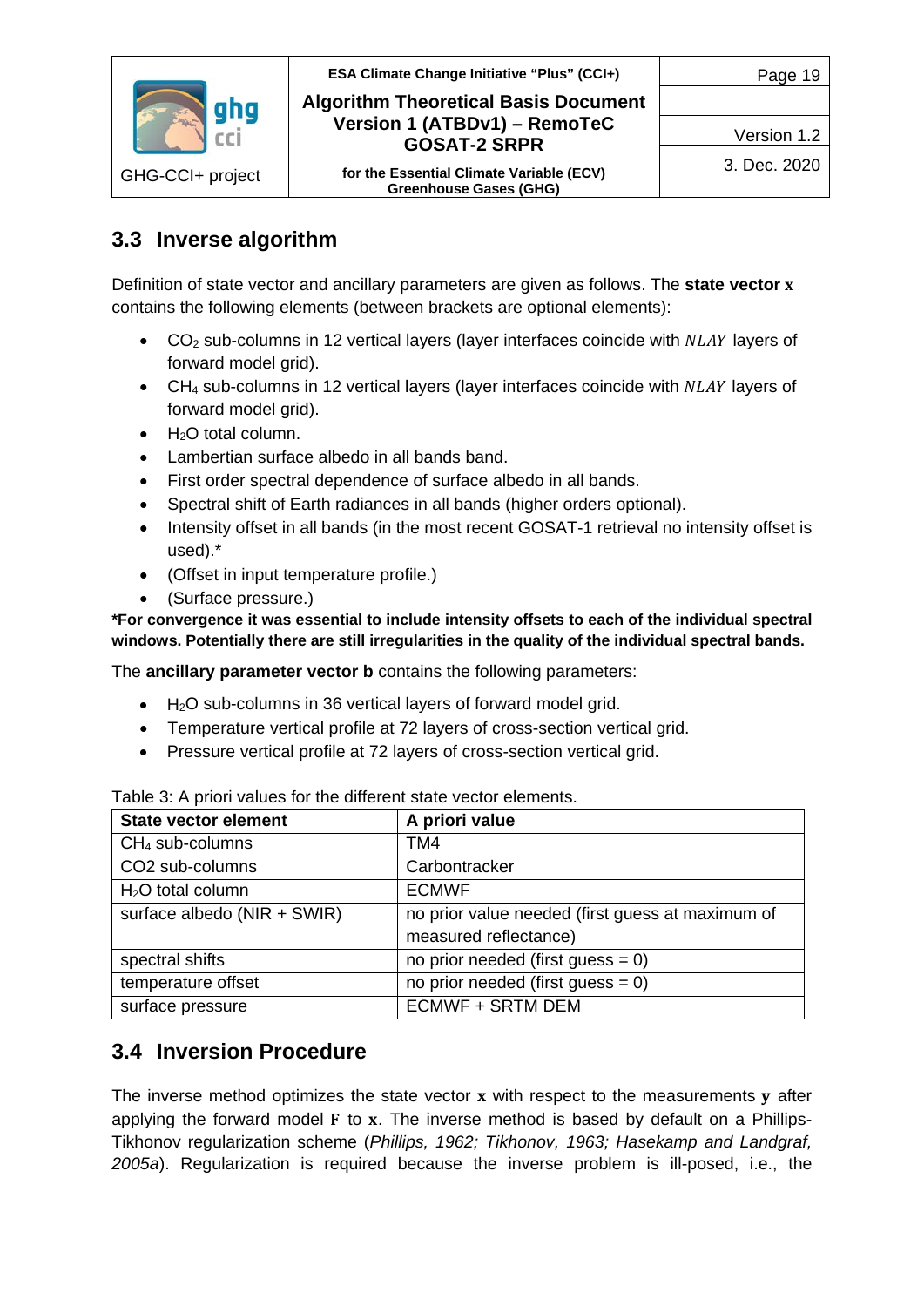

measurements y typically contain insufficient information to retrieve all state vector elements independently. The inverse algorithm finds  $x$  by minimizing the cost function that is the sum of the least-squares cost function and a side constraint weighted by the regularization parameter  $\gamma$  according to

$$
\hat{\mathbf{x}} = \min_{\mathbf{x}} (||\mathbf{S}_{\mathbf{y}}^{-\frac{1}{2}} (\mathbf{F}(\mathbf{x}) - \mathbf{y})||^2 + \gamma ||\mathbf{W}(\mathbf{x} - \mathbf{x}_a)||^2)
$$
(11)

where  $\mathbf{S}_y$  is the diagonal measurement error covariance matrix, which contains the noise estimate.  $x_a$  is an a priori state vector (see [Table 3\)](#page-18-2), and W is a weighting matrix (see below).

For the linearized forward model for iteration step  $n$ , the equation for the updated state vector  $x_{n+1}$  reduces to

$$
\mathbf{x}_{n+1} = \min_{x} {\| \mathbf{K}'(\mathbf{x}' - \mathbf{x}'_n) - \mathbf{y}' \|^2 + \gamma \| \mathbf{x}' - \mathbf{x}'_a \|} \tag{12}
$$

with the weighted quantities  $\mathbf{x}' = \mathbf{W}\mathbf{x}$ ,  $\mathbf{y}' = \mathbf{S}_y$  $-\frac{1}{2}$  $^{2}$ (**y**-**F**( $\mathbf{x}_{n}$ )), and **K**<sup> $\prime$ </sup> =  $\mathbf{S}_{y}$  $-\frac{1}{2}$ <sup>2</sup>**KW<sup>-1</sup>.** 

The solution reads

$$
\mathbf{x}_{n+1} = \mathbf{G}'\mathbf{y}' + \mathbf{A}'\mathbf{x}'_n + (\mathbf{I} - \mathbf{A})\mathbf{x}'_{\text{apr}}
$$
\n(13)

with  $A'$  the averaging kernel matrix and  $G'$  the contribution function matrix given by  $A' = G'K'$ and  $G' = (K'^T K' + \gamma I)^{-1} K'^T$ . If the retrieval converges after a given number of steps N (typically 7-8), the final state vector  $x_{\text{ret}} = x_N$  is related to the true state vector and to the prior via

$$
\mathbf{x}_{\text{ret}} = \mathbf{A} \, \mathbf{x}_{\text{true}} + (\mathbf{I} - \mathbf{A}) \, \mathbf{x}_{\text{a}} + \mathbf{G} \mathbf{e}_{\mathbf{y}} + \mathbf{G} \mathbf{e}_{\mathbf{f}} \tag{14}
$$

The covariance matrix  $S_x$  describing the retrieval noise  $Ge_y$  is given by

$$
\mathbf{S}_x = \mathbf{G} \mathbf{S}_y \mathbf{G}^T \tag{15}
$$

The target retrieval quantity is the column averaged dry air  $CH_4$  mixing ratio,  $XCH_4$ , This quantity is obtained from the  $CH_4$  and  $CO_2$  entries of the retrieved state vector through

$$
XCH_4 = \frac{VCH_4}{VCO_2} \times XCO_{2,\text{prior}}
$$
 (16)

where  $VCH_4$  and  $VCO_2$  are the total columns of  $CO_2$  and  $CH_4$ , respectively, obtained from the retrieval state vector by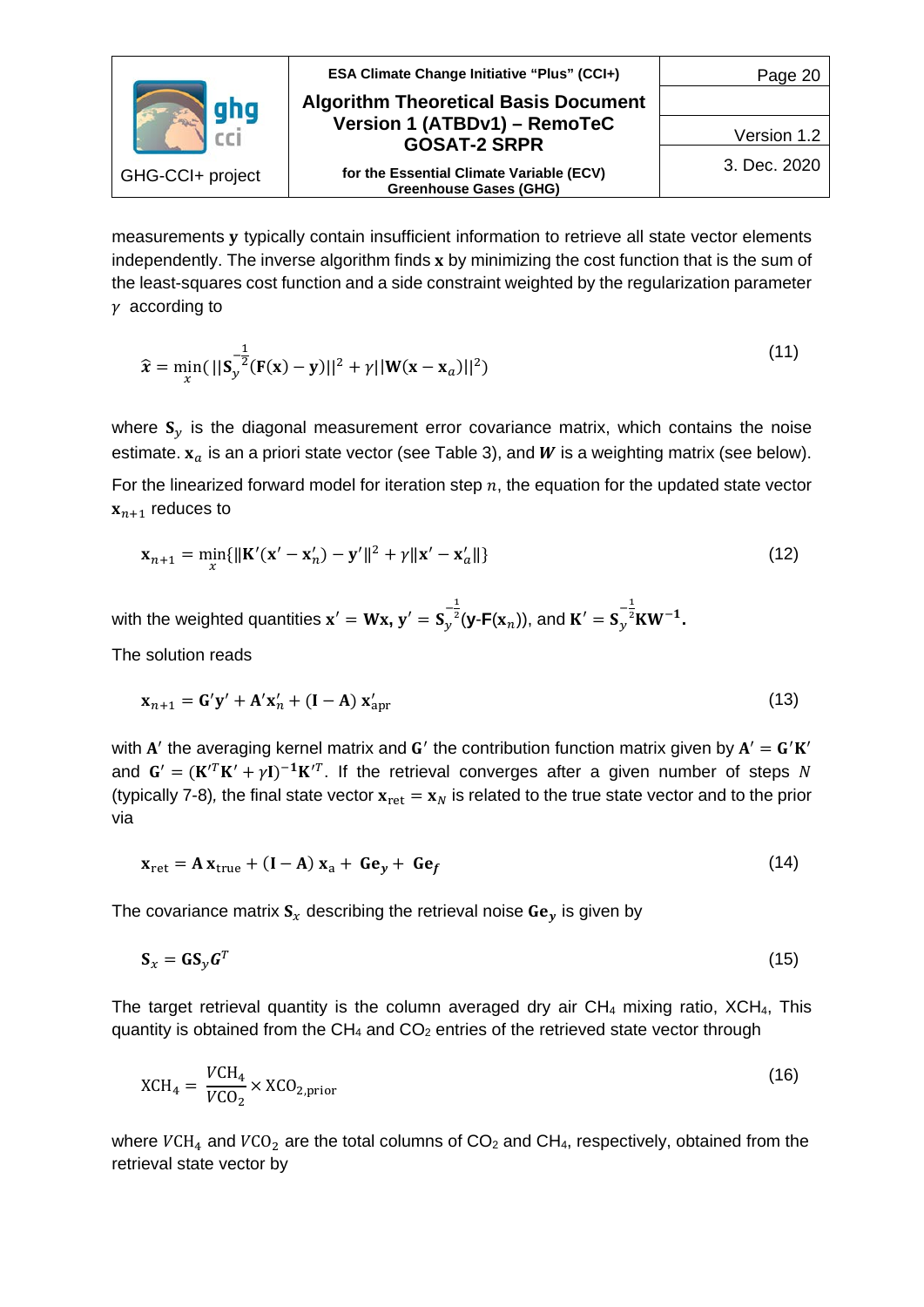

$$
V_{\text{GHG}} = \boldsymbol{h}_{\text{GHG}}^T \mathbf{x}_{\text{ret}} \tag{17}
$$

where the subscript GHG refers to either  $CO<sub>2</sub>$  or  $CH<sub>4</sub>$ ,  $h$  is the total column operator (summing up the partial columns in the state vector). The retrieval noise ∆XCH<sub>4</sub> is given by

$$
\Delta XCH_4 = \frac{\sum_{i,j=1}^{12} S_{x,i,j}}{V_{\text{air,dry}}}
$$
(18)

This is the error estimate that will be given in the output together with XCH4.

For validation and application purposes it is important to realize that the retrieved XCH4 is in fact a representation of  $ax_{true}/V_{air,dry}$ , where the quantity

$$
\mathbf{a} = \mathbf{h}^T \mathbf{A} \tag{19}
$$

<span id="page-20-0"></span>is referred to as the column averaging kernel (*Rodgers and Connor, 2003*)

#### **3.4.1 Regularization of state vector and iteration strategy**

To retrieve a meaningful state vector  $x$ , the side-constrain in the minimization equation should be chosen in a way that contributions from measurement noise are minimized while retaining all valuable information in the first part of the merit-function. The inverse algorithm relies on a regularized Phillips-Tikhonov scheme. The diagonal weighting matrix  $W$  is given by

$$
W = LW'
$$
 (20)

with

 $\mathbf{r} =$  $\lambda$  $\mathsf{L}$  $\mathsf{L}$  $\mathsf{L}$  $\mathsf{I}$ 1 −1 ⋯ −1 2 −1  $\ddot{\textbf{i}}$ −1 1  $\cdots$  1 ⋱  $1<sup>′</sup>$ ⎟  $\overline{\phantom{a}}$  $\blacksquare$ ⎞ (21)

The upper left 12 by 12 sub matrix works on the state vector elements that contain the CH<sub>4</sub> sub-columns in the 12 altitude layers of the retrieval vertical grid. This sub-matrix corresponds to the matrix product

$$
\mathbf{L}_1^T \mathbf{L}_1 \tag{22}
$$

where  ${\bf L_1}$  is the first derivative matrix. The  ${\bf W}_{jj}'$  is given by  $1/{\rm MAX}[{\rm K}(1:12,1:12)]$  for the state vector elements corresponding to the 12 sub-columns of methane,  $1/MAX[K(:, j)]$  for the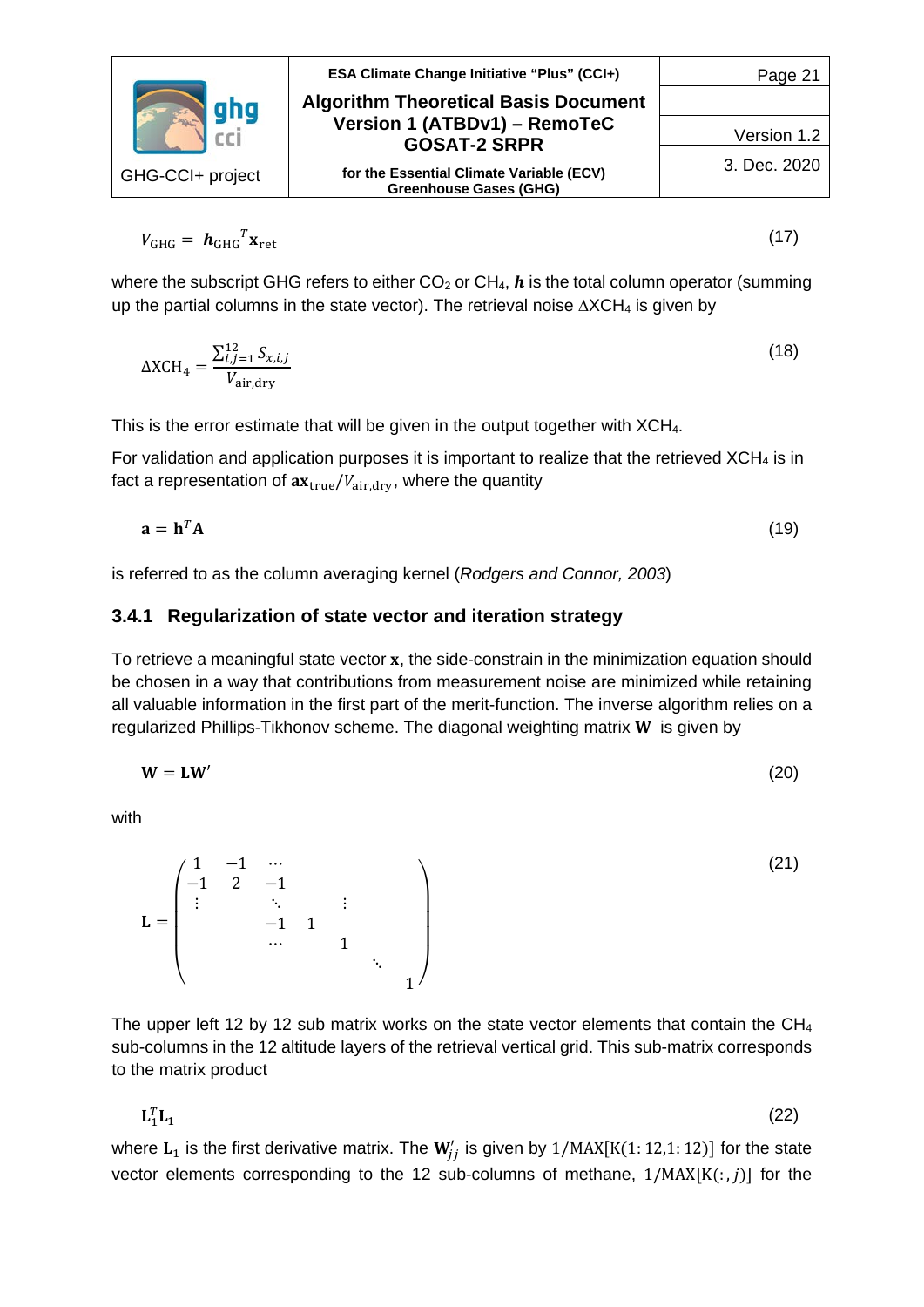

aerosol parameters, and 0 for all other parameters (which means they are not constrained by the side constraint and are retrieved in a least-squares sense). The value for  $\gamma$  is fixed such that the Degrees of Freedom for Signal (DFS) for the methane profile is in the range 1.0-1.5. This value is found empirically

## <span id="page-21-0"></span>**3.5 Cloud Filtering**

Cloud filtering in RemoTeC proxy is based on retrieved columns of  $VO<sub>2</sub>$ , VCO<sub>2</sub> and VH<sub>2</sub>O retrieved independently from the 0.75 µm, 1.6 µm, and 2.0 µm bands, respectively, under the assumption of a non-scattering atmosphere:

$$
0.88 < \frac{\text{VO}_{2,\text{re}}}{\text{VO}_{2,\text{ECMWF}}} < 1.035 \tag{23}
$$

$$
0.98 < \frac{\text{VCO}_{2,1.6\mu\text{m}}}{\text{VCO}_{2,2.0\mu\text{m}}} < 1.15 \tag{24}
$$

$$
0.90 < \frac{\text{VH}_2\text{O}_{1.6\mu\text{m}}}{\text{VH}_2\text{O}_{2.0\mu\text{m}}} < 1.5 \tag{25}
$$

The rationale for these cloud filters is that scenes with a large light path deviation with respect to a non scattering atmosphere will result in different  $CO<sub>2</sub>$  and  $H<sub>2</sub>O$  columns retrieved (without scattering) from the 1.6 and 2.0 µm band due to different light path sensitivities in the two bands. Also, the retrieved  $O_2$  column will deviate more from the ECMWF  $O_2$  column for large light path differences with a non-scattering atmosphere. For the proxy the cloud filters are less strict than for the Full Physics Algorithm as the ratio retrieved in the proxy method is less sensitive to cloud contamination.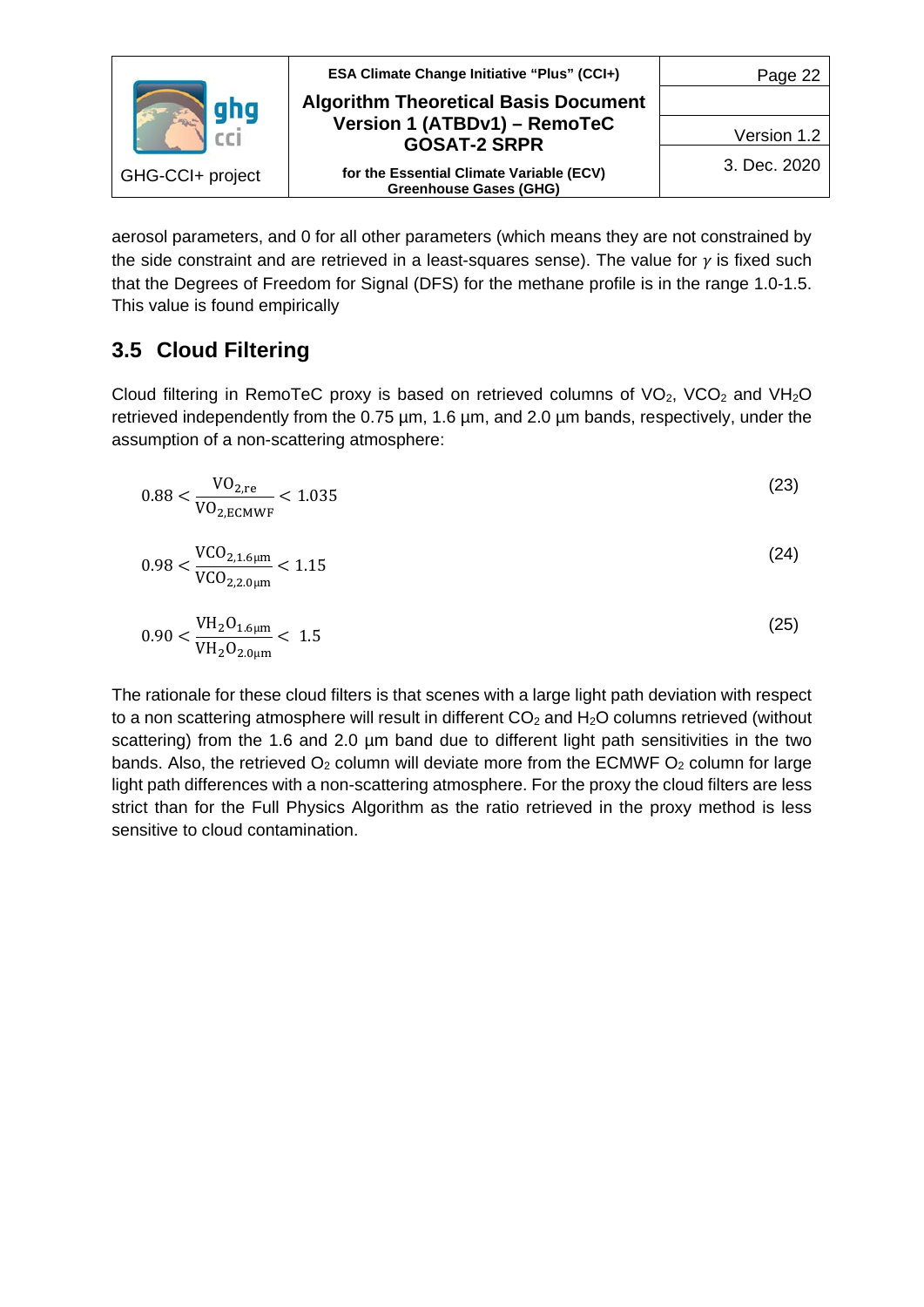

# <span id="page-22-0"></span>**4 Output data**

The output data are stored in one NetCDF file per day. The file size varies between 1 and 5 Mb. The format of the main output data, which are the Level 2 data products, is described in the separate document **\PUG 2020\**.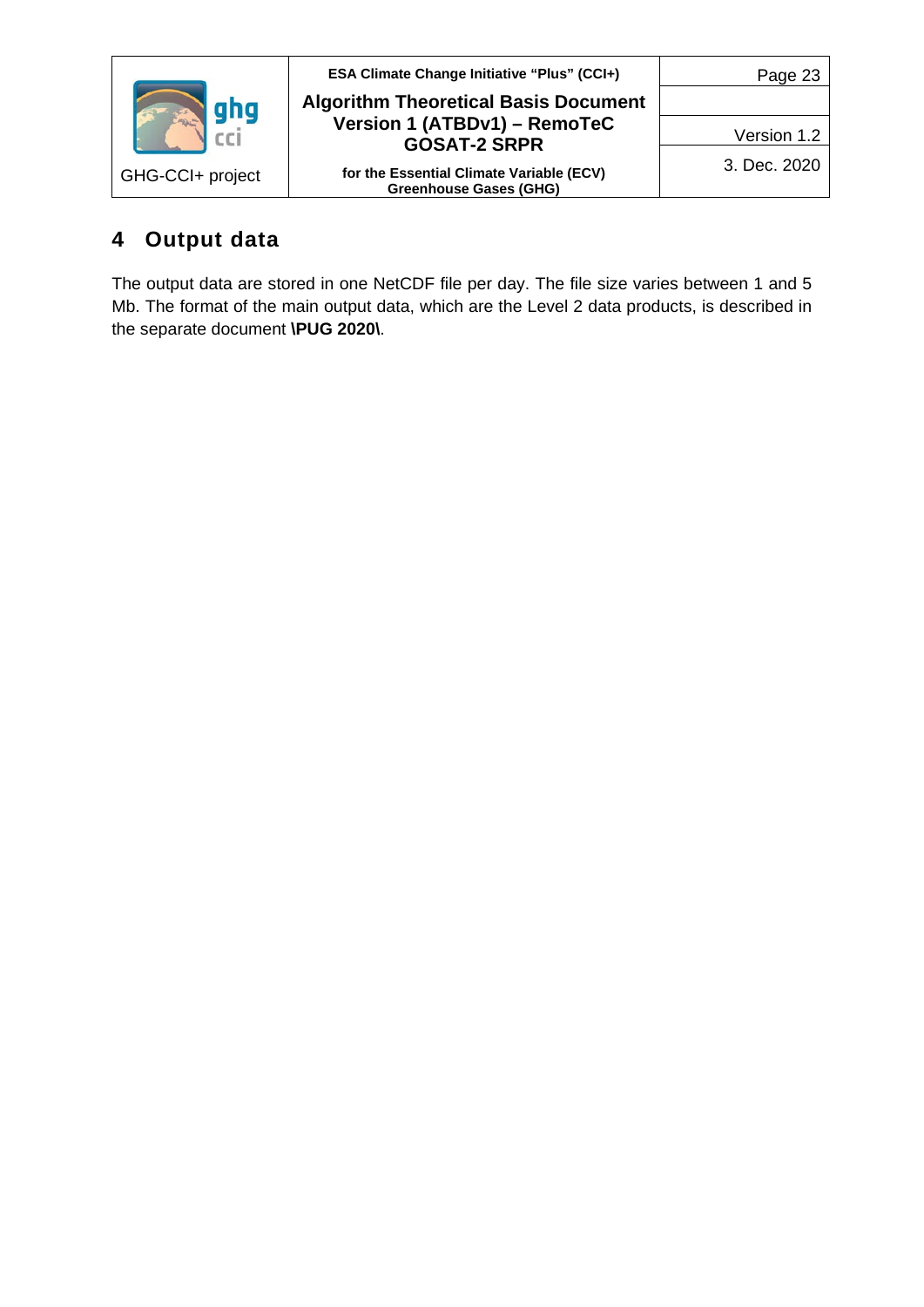

## <span id="page-23-0"></span>**References**

**Buchwitz et al., 2013a:** Buchwitz, M., M. Reuter, O. Schneising, H. Boesch, S. Guerlet, B. Dils, I. Aben, R. Armante, P. Bergamaschi, T. Blumenstock, H. Bovensmann, D. Brunner, B. Buchmann, J. P. Burrows, A. Butz, A. Chédin, F. Chevallier, C. D. Crevoisier, N. M. Deutscher, C. Frankenberg, F. Hase, O. P. Hasekamp, J. Heymann, T. Kaminski, A. Laeng, G. Lichtenberg, M. De Mazière, S. Noël, J. Notholt, J. Orphal, C. Popp, R. Parker, M. Scholze, R. Sussmann, G. P. Stiller, T. Warneke, C. Zehner, A. Bril, D. Crisp, D. W. T. Griffith, A. Kuze, C. O'Dell, S. Oshchepkov, V. Sherlock, H. Suto, P. Wennberg, D. Wunch, T. Yokota, Y. Yoshida, The Greenhouse Gas Climate Change Initiative (GHG-CCI): comparison and quality assessment of near-surface-sensitive satellite-derived CO<sub>2</sub> and CH<sub>4</sub> global data sets, *Remote Sensing of Environment*, doi:10.1016/j.rse.2013.04.024, [http://authors.elsevier.com/sd/article/S0034425713003520,](http://authors.elsevier.com/sd/article/S0034425713003520) 2013.

**Buchwitz et al., 2015:** Buchwitz, M., Reuter, M., Schneising, O., Boesch, H., Guerlet, S., Dils, B., Aben, I., Armante, R., Bergamaschi, P., Blumenstock, T., Bovensmann, H., Brunner, D., Buchmann, B., Burrows, J.P., Butz, A., Chédin, A., Chevallier, F., Crevoisier, C.D., Deutscher, N.M., Frankenberg, C., Hase, F., Hasekamp, O.P., Heymann, J., Kaminski, T., Laeng, A., Lichtenberg, G., De Mazière, M., Noël, S., Notholt, J., Orphal, J., Popp, C., Parker, R., Scholze, M., Sussmann, R., Stiller, G.P., Warneke, T., Zehner, C., Bril, A., Crisp, D., Griffith, D.W.T., Kuze, A., O'Dell, C., Oshchepkov, S., Sherlock, V., Suto, H., Wennberg, P., Wunch, D., Yokota, T., Yoshida, Y., The Greenhouse Gas Climate Change Initiative (GHG-CCI): comparison and quality assessment of near-surface-sensitive satellite-derived CO2 and CH4 global data sets. Remote Sens. Environ. 162:344–362, [http://dx.doi.org/10.1016/j.rse.2013.04.024,](http://dx.doi.org/10.1016/j.rse.2013.04.024) 2015.

**Buchwitz et al., 2016:** Buchwitz, M., Reuter, M., Schneising, O., Hewson, W., Detmers, R. G., Boesch, H., Hasekamp, O. P., Aben, I., Bovensmann, H., Burrows, J. P., Butz, A., Chevallier, F., Dils, B., Frankenberg, C., Heymann, J., Lichtenberg, G., De Mazière, M., Notholt, J., Parker, R., Warneke, T., Zehner, C., Griffith, D. W. T., Deutscher, N. M., Kuze, A., Suto, H., and Wunch, D.:, Global satellite observations of column-averaged carbon dioxide and methane: The GHG-CCI  $XCO<sub>2</sub>$  and  $XCH<sub>4</sub>$  CRDP3 data, Remote Sensing of Environment (in press), Special Issue on Essential Climate Variables, DOI: 10.1016/j.rse.2016.12.027, (link: http://dx.doi.org/10.1016/j.rse.2016.12.027), 2016.

**Buchwitz et al., 2017:** ESA Climate Change Initiative (CCI) Product Validation and Intercomparison Report (PVIR) for the Essential Climate Variable (ECV) Greenhouse Gases (GHG) for data set Climate Research Data Package No. 4 (CRDP#4), Version 5.0, 9. Feb. 2017, link: [http://www.esa-ghg-cci.org/?q=webfm\\_send/352,](http://www.esa-ghg-cci.org/?q=webfm_send/352) 2017.

**Butz et al., 2009**: Butz, A., Hasekamp, O. P., Frankenberg, C., Aben, I. (2009). Retrievals of atmospheric CO2 from simulated space-borne measurements of backscattered near-infrared sunlight: Accounting for aerosol effects. Appl. Opt., 48, 3322.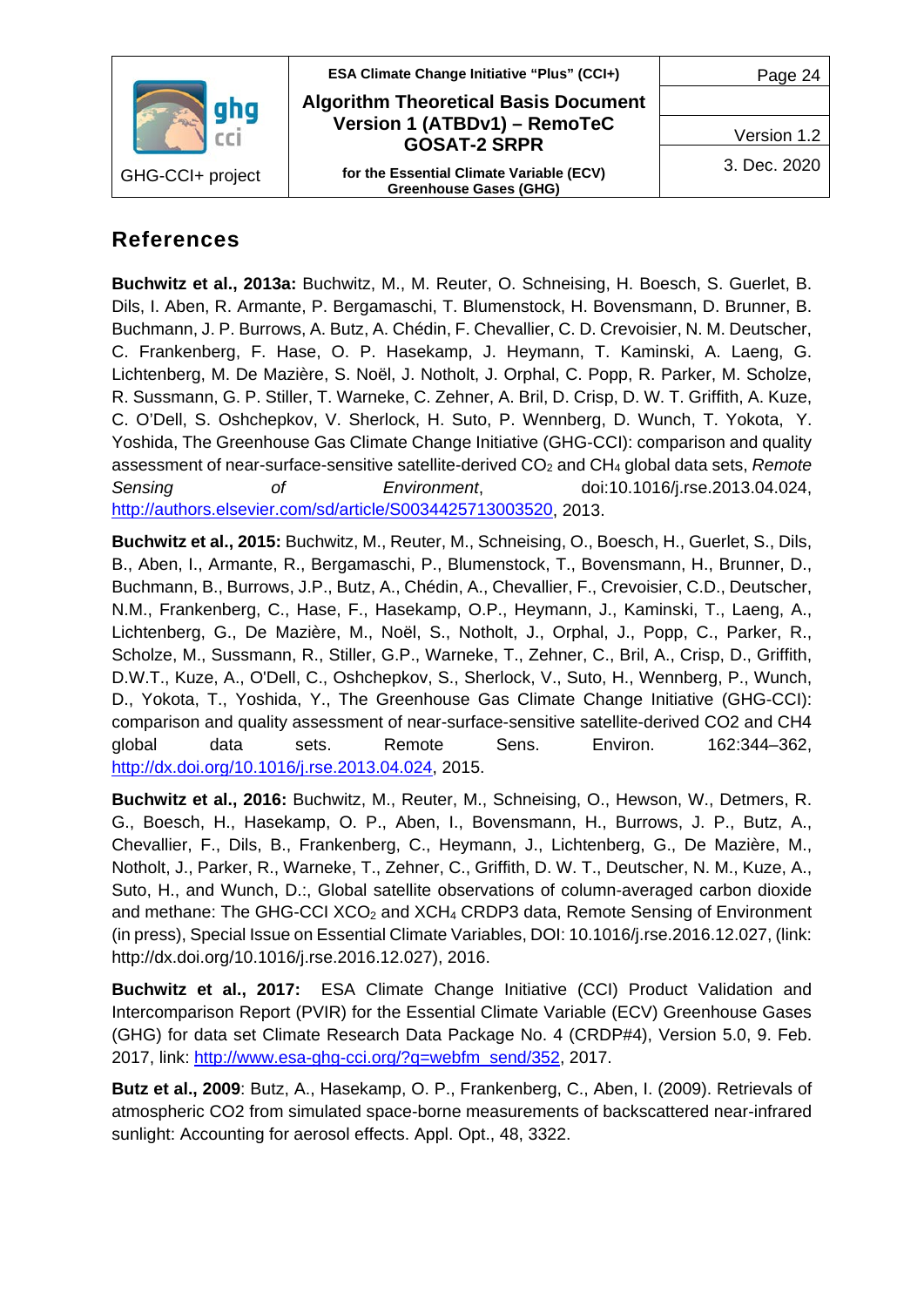

**Butz et al., 2011:** Butz, A., Guerlet, S., Hasekamp, O., et al., Toward accurate CO<sub>2</sub> and CH<sub>4</sub> observations from GOSAT, *Geophys. Res. Lett.*, doi:10.1029/2011GL047888, 2011.

**Butz et al., 2012:** Butz, A., Galli, A., Hasekamp, O., Landgraf, J., Tol, P., and Aben, I.: Remote Sensing of Environment, TROPOMI aboard Sentinel-5 Precursor : Prospective performance of CH4 retrievals for aerosol and cirrus loaded atmospheres, 120, 267-276, doi:10.1016/j.rse.2011.05.030, 2012.

**Chevallier et al., 2010:** Chevallier, F., P. Ciais, T. J. Conway, T. Aalto, B. E. Anderson, P. Bousquet, E. G. Brunke, L. Ciattaglia, Y. Esaki, M. Fröhlich, A.J. Gomez, A.J. Gomez-Pelaez, L. Haszpra, P. Krummel, R. Langenfelds, M. Leuenberger, T. Machida, F. Maignan, H. Matsueda, J. A. Morguí, H. Mukai, T. Nakazawa, P. Peylin, M. Ramonet, L. Rivier, Y. Sawa, M. Schmidt, P. Steele, S. A. Vay, A. T. Vermeulen, S. Wofsy, D. Worthy, 2010: CO<sub>2</sub> surface fluxes at grid point scale estimated from a global 21-year reanalysis of atmospheric measurements. J. Geophys. Res., 115, D21307, doi:10:1029/2010JD013887

**Detmers et al., 2015:** Detmers, R. G., O. Hasekamp, I. Aben, S. Houweling, T. T. van Leeuwen, A. Butz, J. Landgraf, P. Koehler, L. Guanter, and B. Poulter, [Anomalous carbon](http://onlinelibrary.wiley.com/doi/10.1002/2015GL065161/full)  [uptake in Australia as seen by GOSAT,](http://onlinelibrary.wiley.com/doi/10.1002/2015GL065161/full) Geophys. Res. Lett., 42, doi:10.1002/2015GL065161, 2015.

**Guerlet et al., 2013:** Guerlet, S., S. Basu, A. Butz, M. Krol, P. Hahne, S. Houweling, O. P. Hasekamp and I. Aben, Reduced carbon uptake during the 2010 Northern Hemisphere [summer from GOSAT,](http://onlinelibrary.wiley.com/doi/10.1002/grl.50402/abstract) Geophys. Res. Lett., doi: 10.1002/grl.50402, 2013.

**Kuze et al., 2009:** Kuze, A., Suto, H., Nakajima, M., and Hamazaki, T. (2009), Thermal and near infrared sensor for carbon observation Fourier-transform spectrometer on the Greenhouse Gases Observing Satellite for greenhouse gases monitoring, Appl. Opt., 48, 6716–6733, 2009.

**Kuze et al., 2014:** Kuze, A., Taylor, T., Kataoka, F., Bruegge, C., Crisp, D., Harada, M., Helmlinger, M., Inoue, M., Kawakami, S., Kikuchi, N., Mitomi, Y., Murooka, J., Naitoh, M., O'Brien, D., O'Dell, C., Ohyama, H., Pollock, H., Schwandner, F., Shiomi, K., Suto, H., Takeda, T., Tanaka, T., Urabe, T., Yokota, T., and Yoshida, Y. (2014), Long-term vicarious calibration of GOSAT short-wave sensors: techniques for error reduction and new estimates of radiometric degradation factors, IEEE T. Geosci. Remote, 52, 3991–4004, doi:10.1109/TGRS.2013.2278696, 2014.

**Kuze et al., 2016:** Kuze, A., Suto, H., Shiomi, K., Kawakami, S., Tanaka, M., Ueda, Y., Deguchi, A., Yoshida, J., Yamamoto, Y., Kataoka, F., Taylor, T. E., and Buijs, H. L.: Update on GOSAT TANSO-FTS performance, operations, and data products after more than 6 years in space, Atmos. Meas. Tech., 9, 2445-2461, doi:10.5194/amt-9-2445-2016, 2016.

**/Nakajima, 2017/** M. Nakajima, Hiroshi Suto, K. Yotsumoto, K. Shiomi, T. Hirabayashi, "Fourier transform spectrometer on GOSAT and GOSAT-2," Proc. SPIE 10563, International Conference on Space Optics — ICSO 2014, 105634O (17 November 2017); [https://doi.org/10.1117/12.2304062.](https://doi.org/10.1117/12.2304062)